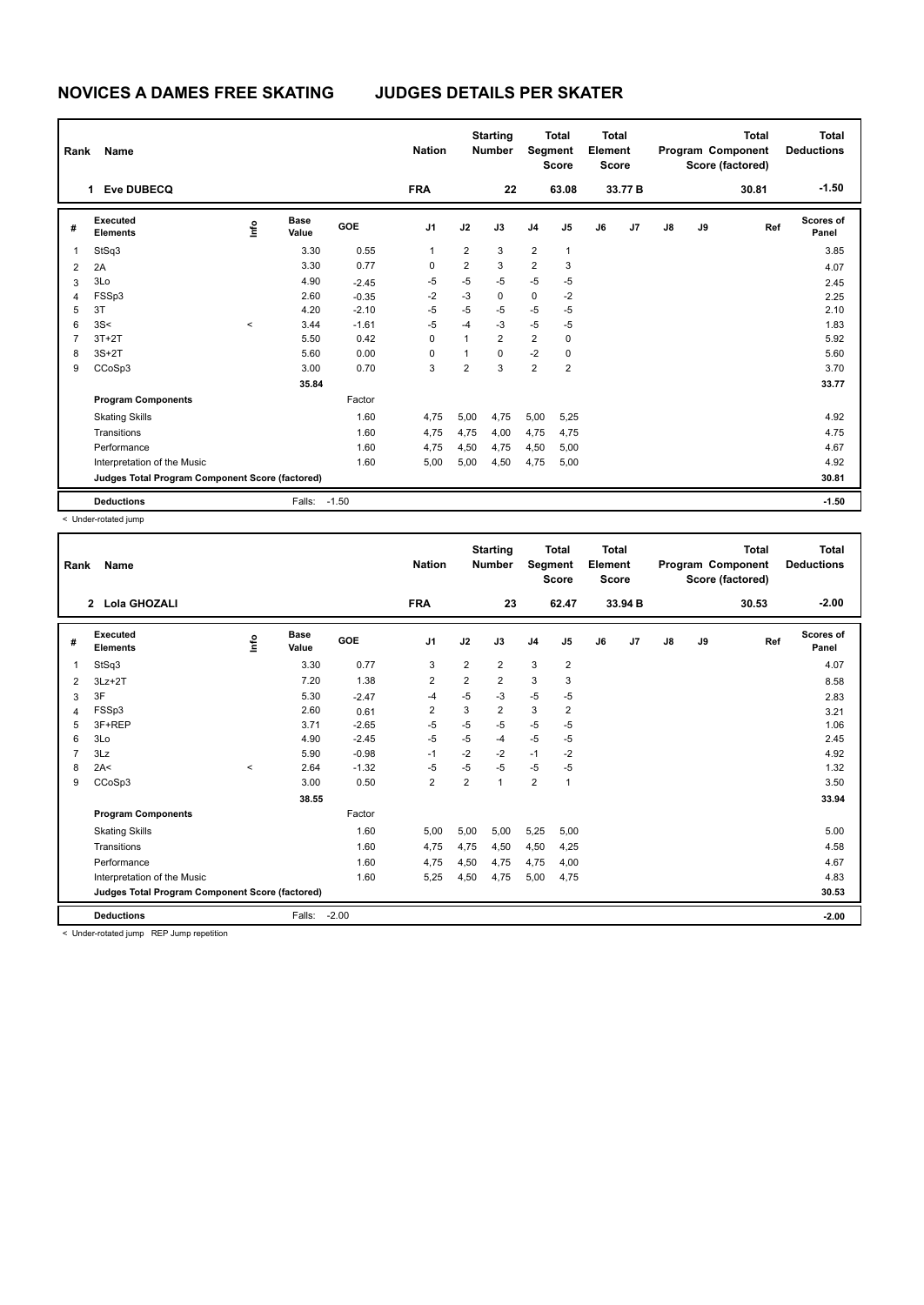| Rank | Name<br><b>Faustine AMAT</b><br>3               |         |                      |            | <b>Nation</b>  |                | <b>Starting</b><br><b>Number</b> | Segment        | <b>Total</b><br><b>Score</b> | <b>Total</b><br>Element<br><b>Score</b> |         |    |    | Total<br>Program Component<br>Score (factored) | <b>Total</b><br><b>Deductions</b> |
|------|-------------------------------------------------|---------|----------------------|------------|----------------|----------------|----------------------------------|----------------|------------------------------|-----------------------------------------|---------|----|----|------------------------------------------------|-----------------------------------|
|      |                                                 |         |                      |            | <b>FRA</b>     |                | 21                               |                | 60.47                        |                                         | 33.10 B |    |    | 27.87                                          | $-0.50$                           |
| #    | Executed<br><b>Elements</b>                     | ١nfo    | <b>Base</b><br>Value | <b>GOE</b> | J <sub>1</sub> | J2             | J3                               | J <sub>4</sub> | J5                           | J6                                      | J7      | J8 | J9 | Ref                                            | Scores of<br>Panel                |
| 1    | 2A                                              |         | 3.30                 | 0.88       | 1              | 3              | 3                                | $\overline{2}$ | 3                            |                                         |         |    |    |                                                | 4.18                              |
| 2    | 3T<                                             | $\prec$ | 3.36                 | $-1.68$    | $-5$           | $-5$           | $-5$                             | $-5$           | $-5$                         |                                         |         |    |    |                                                | 1.68                              |
| 3    | 3S                                              |         | 4.30                 | $-0.43$    | $-1$           | $-1$           | $-1$                             | $\mathbf 0$    | $-2$                         |                                         |         |    |    |                                                | 3.87                              |
| 4    | 3T+REP                                          |         | 2.94                 | 0.14       | $\Omega$       | 0              | 0                                | 1              | 1                            |                                         |         |    |    |                                                | 3.08                              |
| 5    | $2A+2T$                                         |         | 4.60                 | 0.55       | 1              | 1              | $\overline{2}$                   | 3              | $\overline{2}$               |                                         |         |    |    |                                                | 5.15                              |
| 6    | FSSp3                                           |         | 2.60                 | 0.43       | $\overline{2}$ | 1              | $\overline{2}$                   | $\overline{2}$ | $\overline{1}$               |                                         |         |    |    |                                                | 3.03                              |
| 7    | $2Lz+2T$                                        |         | 3.40                 | 0.42       | 0              | $\overline{2}$ | $\overline{2}$                   | $\overline{2}$ | $\overline{2}$               |                                         |         |    |    |                                                | 3.82                              |
| 8    | StSq2                                           |         | 2.60                 | 0.09       | 0              | 0              | $\mathbf{1}$                     | $-1$           | $\mathbf{1}$                 |                                         |         |    |    |                                                | 2.69                              |
| 9    | CCoSp3                                          |         | 3.00                 | 0.60       | $\overline{2}$ | $\overline{2}$ | $\overline{2}$                   | $\overline{2}$ | $\overline{2}$               |                                         |         |    |    |                                                | 3.60                              |
|      |                                                 |         | 30.10                |            |                |                |                                  |                |                              |                                         |         |    |    |                                                | 33.10                             |
|      | <b>Program Components</b>                       |         |                      | Factor     |                |                |                                  |                |                              |                                         |         |    |    |                                                |                                   |
|      | <b>Skating Skills</b>                           |         |                      | 1.60       | 5,00           | 4,50           | 4,50                             | 4,50           | 5,00                         |                                         |         |    |    |                                                | 4.67                              |
|      | Transitions                                     |         |                      | 1.60       | 4,75           | 4,25           | 3,50                             | 3,50           | 4,25                         |                                         |         |    |    |                                                | 4.00                              |
|      | Performance                                     |         |                      | 1.60       | 4,75           | 4,00           | 4,25                             | 4,00           | 4,75                         |                                         |         |    |    |                                                | 4.33                              |
|      | Interpretation of the Music                     |         |                      | 1.60       | 5,00           | 4,50           | 4,00                             | 4,50           | 4,25                         |                                         |         |    |    |                                                | 4.42                              |
|      | Judges Total Program Component Score (factored) |         |                      |            |                |                |                                  |                |                              |                                         |         |    |    |                                                | 27.87                             |
|      | <b>Deductions</b>                               |         | Falls:               | $-0.50$    |                |                |                                  |                |                              |                                         |         |    |    |                                                | $-0.50$                           |

< Under-rotated jump REP Jump repetition

| Rank | Name                                            |       |                      |         | <b>Nation</b>  |                | <b>Starting</b><br><b>Number</b> | Segment        | <b>Total</b><br><b>Score</b> | <b>Total</b><br>Element<br><b>Score</b> |       |               |    | <b>Total</b><br>Program Component<br>Score (factored) | Total<br><b>Deductions</b> |
|------|-------------------------------------------------|-------|----------------------|---------|----------------|----------------|----------------------------------|----------------|------------------------------|-----------------------------------------|-------|---------------|----|-------------------------------------------------------|----------------------------|
|      | <b>Elisabet POLIKANOVAS</b><br>4                |       |                      |         | <b>FRA</b>     |                | 17                               |                | 56.87                        |                                         | 27.38 |               |    | 29.99                                                 | $-0.50$                    |
| #    | Executed<br><b>Elements</b>                     | ۴ů    | <b>Base</b><br>Value | GOE     | J <sub>1</sub> | J2             | J3                               | J <sub>4</sub> | J5                           | J6                                      | J7    | $\mathsf{J}8$ | J9 | Ref                                                   | <b>Scores of</b><br>Panel  |
| 1    | 2A+2T+2Lo                                       |       | 6.30                 | 0.44    | $\mathbf{1}$   | 1              | $\overline{2}$                   | $\overline{2}$ | 1                            |                                         |       |               |    |                                                       | 6.74                       |
| 2    | 2Lz                                             |       | 2.10                 | 0.42    | 1              | 2              | 2                                | 3              | 2                            |                                         |       |               |    |                                                       | 2.52                       |
| 3    | 3S<                                             | $\,<$ | 3.44                 | $-1.72$ | $-5$           | $-5$           | $-4$                             | $-5$           | $-5$                         |                                         |       |               |    |                                                       | 1.72                       |
| 4    | CCoSp3                                          |       | 3.00                 | 0.60    | $\overline{2}$ | 3              | $\overline{2}$                   | $\overline{2}$ | $\overline{2}$               |                                         |       |               |    |                                                       | 3.60                       |
| 5    | 2F!                                             |       | 1.80                 | $-0.12$ | $-1$           | $-1$           | 0                                | 0              | $-1$                         |                                         |       |               |    |                                                       | 1.68                       |
| 6    | 2A                                              |       | 3.30                 | $-0.99$ | $-4$           | $-3$           | $-2$                             | $-4$           | $-2$                         |                                         |       |               |    |                                                       | 2.31                       |
|      | $2Lz+2T$                                        |       | 3.40                 | 0.28    | $\Omega$       | 1              | $\overline{2}$                   | $\overline{2}$ |                              |                                         |       |               |    |                                                       | 3.68                       |
| 8    | StSq1                                           |       | 1.80                 | 0.30    | 3              | $\overline{1}$ | $\overline{2}$                   | $\overline{2}$ | 1                            |                                         |       |               |    |                                                       | 2.10                       |
| 9    | FCSSp3                                          |       | 2.60                 | 0.43    | 3              | $\overline{2}$ | $\overline{1}$                   | $\overline{2}$ | 1                            |                                         |       |               |    |                                                       | 3.03                       |
|      |                                                 |       | 27.74                |         |                |                |                                  |                |                              |                                         |       |               |    |                                                       | 27.38                      |
|      | <b>Program Components</b>                       |       |                      | Factor  |                |                |                                  |                |                              |                                         |       |               |    |                                                       |                            |
|      | <b>Skating Skills</b>                           |       |                      | 1.60    | 5,00           | 5,00           | 4,50                             | 4,75           | 4,75                         |                                         |       |               |    |                                                       | 4.83                       |
|      | Transitions                                     |       |                      | 1.60    | 4,50           | 4,25           | 4.25                             | 4,25           | 4,50                         |                                         |       |               |    |                                                       | 4.33                       |
|      | Performance                                     |       |                      | 1.60    | 4,75           | 4,75           | 4,75                             | 5,00           | 4,75                         |                                         |       |               |    |                                                       | 4.75                       |
|      | Interpretation of the Music                     |       |                      | 1.60    | 5,00           | 5,00           | 4,50                             | 5,25           | 4,50                         |                                         |       |               |    |                                                       | 4.83                       |
|      | Judges Total Program Component Score (factored) |       |                      |         |                |                |                                  |                |                              |                                         |       |               |    |                                                       | 29.99                      |
|      | <b>Deductions</b>                               |       | Falls:               | $-0.50$ |                |                |                                  |                |                              |                                         |       |               |    |                                                       | $-0.50$                    |

< Under-rotated jump ! Not clear edge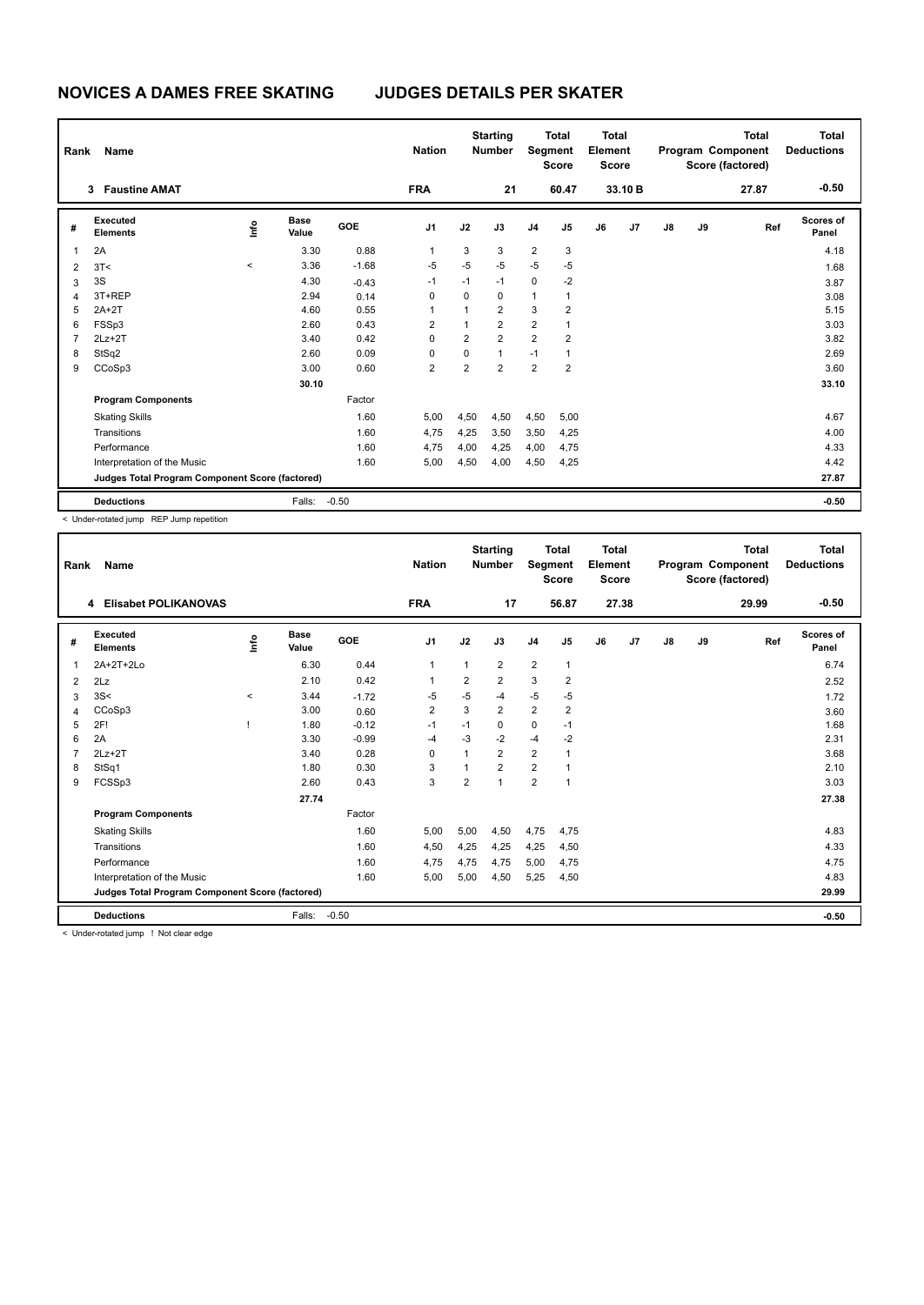| Rank           | Name                                            |            |                      |         | <b>Nation</b>  |                | <b>Starting</b><br><b>Number</b> | Segment                 | <b>Total</b><br><b>Score</b> | <b>Total</b><br>Element<br><b>Score</b> |       |    |    | <b>Total</b><br>Program Component<br>Score (factored) | <b>Total</b><br><b>Deductions</b> |
|----------------|-------------------------------------------------|------------|----------------------|---------|----------------|----------------|----------------------------------|-------------------------|------------------------------|-----------------------------------------|-------|----|----|-------------------------------------------------------|-----------------------------------|
|                | <b>Lisa DE FREITAS PERESTRELO</b><br>5          |            |                      |         | <b>FRA</b>     |                | 20                               |                         | 55.56                        |                                         | 25.66 |    |    | 30.40                                                 | $-0.50$                           |
| #              | Executed<br><b>Elements</b>                     | e          | <b>Base</b><br>Value | GOE     | J <sub>1</sub> | J2             | J3                               | J <sub>4</sub>          | J5                           | J6                                      | J7    | J8 | J9 | Ref                                                   | Scores of<br>Panel                |
| 1              | 3S<<                                            | <<         | 1.30                 | $-0.35$ | $-4$           | $-3$           | $-2$                             | $-3$                    | $-2$                         |                                         |       |    |    |                                                       | 0.95                              |
| $\overline{2}$ | 2A                                              |            | 3.30                 | $-0.22$ | 0              | 0              | $-1$                             | $-2$                    | $-1$                         |                                         |       |    |    |                                                       | 3.08                              |
| 3              | 2Lz+1Eu+2Fe                                     | e          | 4.04                 | $-0.35$ | $-2$           | $-3$           | $-2$                             | $-1$                    | $-1$                         |                                         |       |    |    |                                                       | 3.69                              |
| 4              | 2A<                                             | $\epsilon$ | 2.64                 | $-1.32$ | $-5$           | $-5$           | $-5$                             | $-5$                    | $-5$                         |                                         |       |    |    |                                                       | 1.32                              |
| 5              | CCoSp3                                          |            | 3.00                 | 0.50    | 1              | $\overline{2}$ | $\overline{2}$                   | $\overline{\mathbf{c}}$ | 1                            |                                         |       |    |    |                                                       | 3.50                              |
| 6              | StSq3                                           |            | 3.30                 | 0.77    | $\overline{2}$ | $\mathbf 1$    | 3                                | 3                       | 2                            |                                         |       |    |    |                                                       | 4.07                              |
| $\overline{7}$ | FCCSp3                                          |            | 2.80                 | 0.47    | 1              | $\mathbf{1}$   | $\overline{2}$                   | 3                       | $\overline{2}$               |                                         |       |    |    |                                                       | 3.27                              |
| 8              | $2F+2T$                                         |            | 3.10                 | 0.30    | $\Omega$       | $\overline{2}$ | $\overline{2}$                   | $\mathbf{1}$            | 2                            |                                         |       |    |    |                                                       | 3.40                              |
| 9              | 2Lz                                             |            | 2.10                 | 0.28    | 1              | $\overline{2}$ | $\overline{1}$                   | 1                       | $\overline{2}$               |                                         |       |    |    |                                                       | 2.38                              |
|                |                                                 |            | 25.58                |         |                |                |                                  |                         |                              |                                         |       |    |    |                                                       | 25.66                             |
|                | <b>Program Components</b>                       |            |                      | Factor  |                |                |                                  |                         |                              |                                         |       |    |    |                                                       |                                   |
|                | <b>Skating Skills</b>                           |            |                      | 1.60    | 4,75           | 4,25           | 4,75                             | 4,50                    | 4.50                         |                                         |       |    |    |                                                       | 4.58                              |
|                | Transitions                                     |            |                      | 1.60    | 4,50           | 4,00           | 4,50                             | 4,50                    | 4,50                         |                                         |       |    |    |                                                       | 4.50                              |
|                | Performance                                     |            |                      | 1.60    | 4,75           | 4,50           | 5,00                             | 5,25                    | 5,00                         |                                         |       |    |    |                                                       | 4.92                              |
|                | Interpretation of the Music                     |            |                      | 1.60    | 5,00           | 4,75           | 5,00                             | 5,00                    | 5,00                         |                                         |       |    |    |                                                       | 5.00                              |
|                | Judges Total Program Component Score (factored) |            |                      |         |                |                |                                  |                         |                              |                                         |       |    |    |                                                       | 30.40                             |
|                | <b>Deductions</b>                               |            | Falls:               | $-0.50$ |                |                |                                  |                         |                              |                                         |       |    |    |                                                       | $-0.50$                           |

< Under-rotated jump << Downgraded jump e Wrong edge

| Rank | Name                                            |         |                      |            | <b>Nation</b>  |                | <b>Starting</b><br><b>Number</b> | Segment        | <b>Total</b><br><b>Score</b> | <b>Total</b><br>Element<br><b>Score</b> |       |               |    | <b>Total</b><br>Program Component<br>Score (factored) | Total<br><b>Deductions</b> |
|------|-------------------------------------------------|---------|----------------------|------------|----------------|----------------|----------------------------------|----------------|------------------------------|-----------------------------------------|-------|---------------|----|-------------------------------------------------------|----------------------------|
|      | <b>Hannah SPRUNG</b><br>6                       |         |                      |            | <b>FRA</b>     |                | 19                               |                | 55.39                        |                                         | 26.05 |               |    | 29.34                                                 | 0.00                       |
| #    | <b>Executed</b><br><b>Elements</b>              | lnfo    | <b>Base</b><br>Value | <b>GOE</b> | J <sub>1</sub> | J2             | J3                               | J <sub>4</sub> | J <sub>5</sub>               | J6                                      | J7    | $\mathsf{J}8$ | J9 | Ref                                                   | Scores of<br>Panel         |
| 1    | 2A+SEQ+T*                                       | $\star$ | 2.64                 | $-1.43$    | $-5$           | $-5$           | $-4$                             | $-3$           | $-4$                         |                                         |       |               |    |                                                       | 1.21                       |
| 2    | 2F                                              |         | 1.80                 | 0.24       | $\mathbf{1}$   | 1              | $\mathbf{1}$                     | $\overline{2}$ | 2                            |                                         |       |               |    |                                                       | 2.04                       |
| 3    | 2A                                              |         | 3.30                 | 0.22       | 0              | 1              |                                  | $\mathbf 0$    | 1                            |                                         |       |               |    |                                                       | 3.52                       |
| 4    | FCSp3                                           |         | 2.80                 | 0.65       | $\overline{2}$ | 2              | 3                                | 3              | 1                            |                                         |       |               |    |                                                       | 3.45                       |
| 5    | 2Lz+2T+2Lo                                      |         | 5.10                 | $-0.07$    | 0              | $-3$           | $-1$                             | $\mathbf 0$    | 0                            |                                         |       |               |    |                                                       | 5.03                       |
| 6    | 2F+2T*+REP                                      | $\star$ | 1.26                 | 0.30       | $\mathbf 1$    | $\overline{2}$ | $\overline{2}$                   | $\mathbf{1}$   | 2                            |                                         |       |               |    |                                                       | 1.56                       |
| 7    | 2Lz                                             |         | 2.10                 | 0.42       | 1              | $\overline{2}$ | $\overline{2}$                   | $\overline{2}$ | $\overline{2}$               |                                         |       |               |    |                                                       | 2.52                       |
| 8    | StSq2                                           |         | 2.60                 | 0.52       | 2              | 1              | $\overline{2}$                   | $\overline{2}$ | $\overline{2}$               |                                         |       |               |    |                                                       | 3.12                       |
| 9    | CCoSp3                                          |         | 3.00                 | 0.60       | 3              | $\overline{2}$ | $\overline{1}$                   | $\overline{2}$ | $\overline{2}$               |                                         |       |               |    |                                                       | 3.60                       |
|      |                                                 |         | 24.60                |            |                |                |                                  |                |                              |                                         |       |               |    |                                                       | 26.05                      |
|      | <b>Program Components</b>                       |         |                      | Factor     |                |                |                                  |                |                              |                                         |       |               |    |                                                       |                            |
|      | <b>Skating Skills</b>                           |         |                      | 1.60       | 5,25           | 4,75           | 4,25                             | 4,50           | 4,75                         |                                         |       |               |    |                                                       | 4.67                       |
|      | Transitions                                     |         |                      | 1.60       | 5,00           | 4,75           | 4,25                             | 3,50           | 4,50                         |                                         |       |               |    |                                                       | 4.50                       |
|      | Performance                                     |         |                      | 1.60       | 5,25           | 4,50           | 4,50                             | 4,25           | 4,50                         |                                         |       |               |    |                                                       | 4.50                       |
|      | Interpretation of the Music                     |         |                      | 1.60       | 5,25           | 4,75           | 4,50                             | 4,50           | 4,75                         |                                         |       |               |    |                                                       | 4.67                       |
|      | Judges Total Program Component Score (factored) |         |                      |            |                |                |                                  |                |                              |                                         |       |               |    |                                                       | 29.34                      |
|      | <b>Deductions</b>                               |         |                      |            |                |                |                                  |                |                              |                                         |       |               |    |                                                       | 0.00                       |

\* Invalid element REP Jump repetition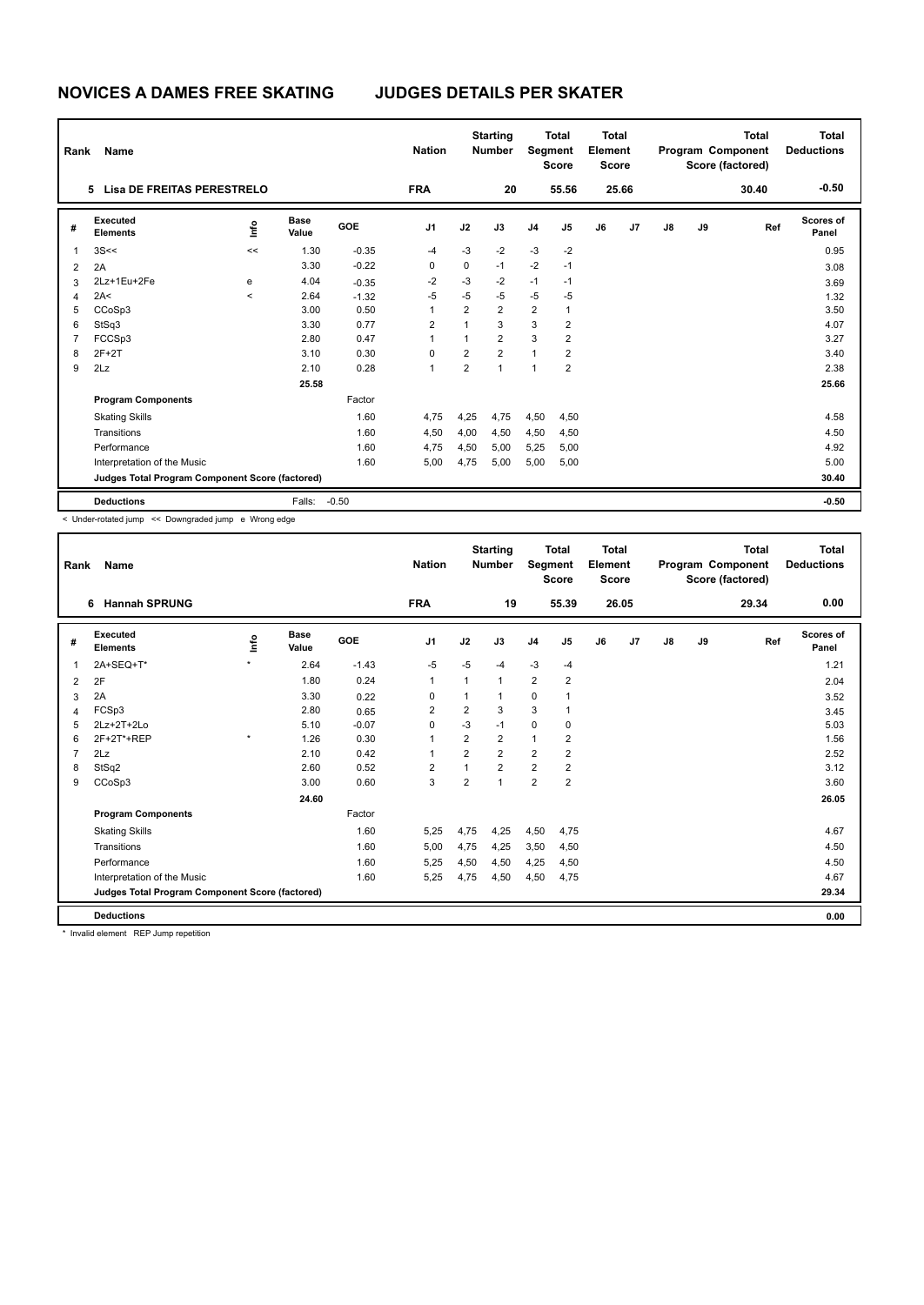| Rank                    | Name<br>7                                       |                                  |                      |            | <b>Nation</b>  |                | <b>Starting</b><br><b>Number</b> | Segment        | <b>Total</b><br><b>Score</b> | Total<br>Element<br><b>Score</b> |       |    |    | Total<br>Program Component<br>Score (factored) | <b>Total</b><br><b>Deductions</b> |
|-------------------------|-------------------------------------------------|----------------------------------|----------------------|------------|----------------|----------------|----------------------------------|----------------|------------------------------|----------------------------------|-------|----|----|------------------------------------------------|-----------------------------------|
|                         | Michaela TORTAROLO                              |                                  |                      |            | <b>FRA</b>     |                | $\mathbf 2$                      |                | 55.19                        |                                  | 28.22 |    |    | 27.47                                          | $-0.50$                           |
| #                       | Executed<br><b>Elements</b>                     | $\mathop{\mathsf{Irr}}\nolimits$ | <b>Base</b><br>Value | <b>GOE</b> | J <sub>1</sub> | J2             | J3                               | J <sub>4</sub> | J5                           | J6                               | J7    | J8 | J9 | Ref                                            | Scores of<br>Panel                |
| $\overline{\mathbf{1}}$ | 3S                                              |                                  | 4.30                 | 0.86       | 1              | $\overline{2}$ | $\overline{2}$                   | 3              | $\overline{2}$               |                                  |       |    |    |                                                | 5.16                              |
| $\overline{2}$          | 3S+REP                                          |                                  | 3.01                 | $-2.15$    | $-5$           | $-5$           | $-5$                             | $-5$           | $-5$                         |                                  |       |    |    |                                                | 0.86                              |
| 3                       | 2A                                              |                                  | 3.30                 | 0.33       | 1              | 1              | $\mathbf{1}$                     | 0              | $\overline{2}$               |                                  |       |    |    |                                                | 3.63                              |
| 4                       | FCSp3                                           |                                  | 2.80                 | 0.47       | 1              | 2              | $\mathbf 1$                      | 2              | 2                            |                                  |       |    |    |                                                | 3.27                              |
| 5                       | 2A                                              |                                  | 3.30                 | $-0.99$    | $-3$           | $-3$           | $-3$                             | $-3$           | $-4$                         |                                  |       |    |    |                                                | 2.31                              |
| 6                       | 2F+1Eu+2S                                       |                                  | 3.60                 | 0.06       | $-2$           | $\mathbf{1}$   | $\mathbf{1}$                     | $\mathbf 0$    | 0                            |                                  |       |    |    |                                                | 3.66                              |
| $\overline{7}$          | $2Lo+1T$                                        |                                  | 2.10                 | 0.11       | 0              | $\overline{1}$ | $\overline{2}$                   | 1              | 0                            |                                  |       |    |    |                                                | 2.21                              |
| 8                       | StSq3                                           |                                  | 3.30                 | 0.22       | 0              | 0              | $\overline{2}$                   | $\mathbf{1}$   | $\overline{1}$               |                                  |       |    |    |                                                | 3.52                              |
| 9                       | CCoSp3                                          |                                  | 3.00                 | 0.60       | 2              | 2              | $\overline{2}$                   | $\overline{2}$ | $\overline{1}$               |                                  |       |    |    |                                                | 3.60                              |
|                         |                                                 |                                  | 28.71                |            |                |                |                                  |                |                              |                                  |       |    |    |                                                | 28.22                             |
|                         | <b>Program Components</b>                       |                                  |                      | Factor     |                |                |                                  |                |                              |                                  |       |    |    |                                                |                                   |
|                         | <b>Skating Skills</b>                           |                                  |                      | 1.60       | 4,75           | 4,25           | 4,00                             | 4,50           | 4,50                         |                                  |       |    |    |                                                | 4.42                              |
|                         | Transitions                                     |                                  |                      | 1.60       | 4,50           | 4,25           | 3,75                             | 3,50           | 4,00                         |                                  |       |    |    |                                                | 4.00                              |
|                         | Performance                                     |                                  |                      | 1.60       | 4,75           | 4,00           | 4,25                             | 4,50           | 4,50                         |                                  |       |    |    |                                                | 4.42                              |
|                         | Interpretation of the Music                     |                                  |                      | 1.60       | 4,75           | 4,50           | 4,25                             | 4,00           | 4,25                         |                                  |       |    |    |                                                | 4.33                              |
|                         | Judges Total Program Component Score (factored) |                                  |                      |            |                |                |                                  |                |                              |                                  |       |    |    |                                                | 27.47                             |
|                         | <b>Deductions</b>                               |                                  | Falls:               | $-0.50$    |                |                |                                  |                |                              |                                  |       |    |    |                                                | $-0.50$                           |

REP Jump repetition

| Rank | <b>Name</b>                                     |         |                      |            | <b>Nation</b>  |                | <b>Starting</b><br><b>Number</b> | Segment        | <b>Total</b><br><b>Score</b> | <b>Total</b><br>Element<br><b>Score</b> |                |               |    | <b>Total</b><br>Program Component<br>Score (factored) | <b>Total</b><br><b>Deductions</b> |
|------|-------------------------------------------------|---------|----------------------|------------|----------------|----------------|----------------------------------|----------------|------------------------------|-----------------------------------------|----------------|---------------|----|-------------------------------------------------------|-----------------------------------|
|      | Zoe RIMET<br>8                                  |         |                      |            | <b>FRA</b>     |                | 16                               |                | 54.24                        |                                         | 26.34          |               |    | 28.40                                                 | $-0.50$                           |
| #    | Executed<br><b>Elements</b>                     | Linfo   | <b>Base</b><br>Value | <b>GOE</b> | J <sub>1</sub> | J2             | J3                               | J <sub>4</sub> | J5                           | J6                                      | J <sub>7</sub> | $\mathsf{J}8$ | J9 | Ref                                                   | <b>Scores of</b><br>Panel         |
| 1    | 2A                                              |         | 3.30                 | $-0.99$    | -3             | $-3$           | $-2$                             | $-3$           | $-5$                         |                                         |                |               |    |                                                       | 2.31                              |
| 2    | 3S<                                             | $\prec$ | 3.44                 | $-1.72$    | -5             | $-5$           | $-5$                             | $-5$           | $-5$                         |                                         |                |               |    |                                                       | 1.72                              |
| 3    | 2A                                              |         | 3.30                 | 0.44       | $\mathbf{1}$   | $\overline{2}$ | $\overline{2}$                   | $\overline{1}$ | $\mathbf{1}$                 |                                         |                |               |    |                                                       | 3.74                              |
| 4    | FCSSp3                                          |         | 2.60                 | 0.17       | $\mathbf{1}$   | $\mathbf{1}$   | $-1$                             | $\overline{2}$ | 0                            |                                         |                |               |    |                                                       | 2.77                              |
| 5    | 2Lz                                             |         | 2.10                 | 0.00       | $-1$           | 0              | 0                                | $\mathbf{1}$   | 0                            |                                         |                |               |    |                                                       | 2.10                              |
| 6    | 2Lo                                             |         | 1.70                 | $-0.51$    | $-3$           | $-3$           | $-2$                             | $-3$           | $-4$                         |                                         |                |               |    |                                                       | 1.19                              |
| 7    | CCoSp3                                          |         | 3.00                 | 0.90       | 3              | 3              | 3                                | 3              | $\overline{\mathbf{c}}$      |                                         |                |               |    |                                                       | 3.90                              |
| 8    | StSq3                                           |         | 3.30                 | 0.33       | $\mathbf 0$    |                | 1                                | $\mathbf{1}$   | 1                            |                                         |                |               |    |                                                       | 3.63                              |
| 9    | 2Lz+2T+2T                                       |         | 4.70                 | 0.28       | 0              | $\overline{2}$ | $\mathbf{1}$                     | $\overline{1}$ | $\overline{2}$               |                                         |                |               |    |                                                       | 4.98                              |
|      |                                                 |         | 27.44                |            |                |                |                                  |                |                              |                                         |                |               |    |                                                       | 26.34                             |
|      | <b>Program Components</b>                       |         |                      | Factor     |                |                |                                  |                |                              |                                         |                |               |    |                                                       |                                   |
|      | <b>Skating Skills</b>                           |         |                      | 1.60       | 4,75           | 4,50           | 4,25                             | 4,50           | 4,75                         |                                         |                |               |    |                                                       | 4.58                              |
|      | Transitions                                     |         |                      | 1.60       | 4,50           | 4,25           | 4,25                             | 3,75           | 4,25                         |                                         |                |               |    |                                                       | 4.25                              |
|      | Performance                                     |         |                      | 1.60       | 4,75           | 4,50           | 4,50                             | 4,50           | 4,25                         |                                         |                |               |    |                                                       | 4.50                              |
|      | Interpretation of the Music                     |         |                      | 1.60       | 4,75           | 4,50           | 4,25                             | 4,25           | 4,50                         |                                         |                |               |    |                                                       | 4.42                              |
|      | Judges Total Program Component Score (factored) |         |                      |            |                |                |                                  |                |                              |                                         |                |               |    |                                                       | 28.40                             |
|      | <b>Deductions</b>                               |         | Falls:               | $-0.50$    |                |                |                                  |                |                              |                                         |                |               |    |                                                       | $-0.50$                           |

< Under-rotated jump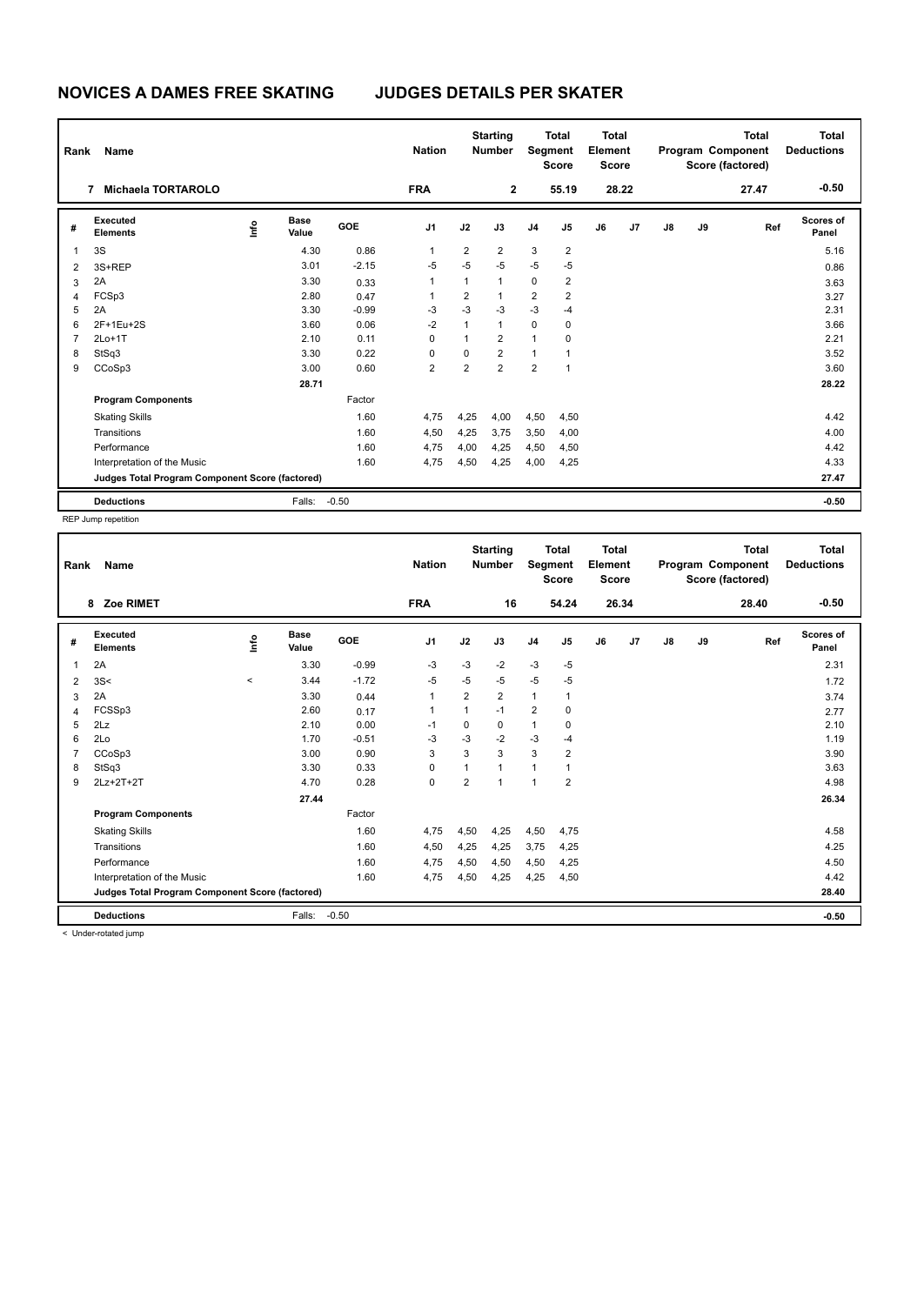| Rank           | Name<br>9                                       |                |                      |            | <b>Nation</b>           |                | <b>Starting</b><br><b>Number</b> | Segment        | <b>Total</b><br><b>Score</b> | Total<br>Element<br><b>Score</b> |       |               |    | <b>Total</b><br>Program Component<br>Score (factored) | <b>Total</b><br><b>Deductions</b> |
|----------------|-------------------------------------------------|----------------|----------------------|------------|-------------------------|----------------|----------------------------------|----------------|------------------------------|----------------------------------|-------|---------------|----|-------------------------------------------------------|-----------------------------------|
|                | <b>Alexandra BAUSSERON</b>                      |                |                      |            | <b>FRA</b>              |                | 12                               |                | 51.75                        |                                  | 24.42 |               |    | 27.33                                                 | 0.00                              |
| #              | Executed<br><b>Elements</b>                     | $\frac{6}{10}$ | <b>Base</b><br>Value | <b>GOE</b> | J <sub>1</sub>          | J2             | J3                               | J <sub>4</sub> | J <sub>5</sub>               | J6                               | J7    | $\mathsf{J}8$ | J9 | Ref                                                   | Scores of<br>Panel                |
| 1              | $2Lz+2T$                                        |                | 3.40                 | 0.21       | 0                       | $\mathbf{1}$   | $\mathbf{1}$                     | $\mathbf{1}$   | $\mathbf{1}$                 |                                  |       |               |    |                                                       | 3.61                              |
| $\overline{2}$ | 2A<<                                            | <<             | 1.10                 | $-0.44$    | $-5$                    | $-3$           | $-2$                             | $-5$           | $-4$                         |                                  |       |               |    |                                                       | 0.66                              |
| 3              | 2Lo                                             |                | 1.70                 | 0.28       | 1                       | $\overline{2}$ | $\overline{2}$                   | $\overline{2}$ | $\mathbf{1}$                 |                                  |       |               |    |                                                       | 1.98                              |
| $\overline{4}$ | 2F+2T+2Lo                                       |                | 4.80                 | 0.30       | $\overline{\mathbf{c}}$ | $\overline{2}$ | $\mathbf 0$                      | $\mathbf{1}$   | $\overline{2}$               |                                  |       |               |    |                                                       | 5.10                              |
| 5              | FCSSp2                                          |                | 2.30                 | 0.08       | $-2$                    | $\overline{2}$ | $\mathbf{1}$                     | $-2$           | $\overline{2}$               |                                  |       |               |    |                                                       | 2.38                              |
| 6              | 2F                                              |                | 1.80                 | 0.12       | 0                       | 1              | $\overline{1}$                   | 0              | 1                            |                                  |       |               |    |                                                       | 1.92                              |
| 7              | StSq2                                           |                | 2.60                 | 0.26       | 0                       | 1              | $\overline{1}$                   | 1              | 2                            |                                  |       |               |    |                                                       | 2.86                              |
| 8              | CCoSp3                                          |                | 3.00                 | 0.60       | 2                       | 3              | $\overline{2}$                   | $\overline{2}$ | $\overline{2}$               |                                  |       |               |    |                                                       | 3.60                              |
| 9              | 2Lz                                             |                | 2.10                 | 0.21       | 1                       | $\overline{2}$ | $\mathbf{1}$                     | $\mathbf{1}$   | 0                            |                                  |       |               |    |                                                       | 2.31                              |
|                |                                                 |                | 22.80                |            |                         |                |                                  |                |                              |                                  |       |               |    |                                                       | 24.42                             |
|                | <b>Program Components</b>                       |                |                      | Factor     |                         |                |                                  |                |                              |                                  |       |               |    |                                                       |                                   |
|                | <b>Skating Skills</b>                           |                |                      | 1.60       | 4,50                    | 4,50           | 4,00                             | 3,75           | 4,25                         |                                  |       |               |    |                                                       | 4.25                              |
|                | Transitions                                     |                |                      | 1.60       | 4,25                    | 4,50           | 3,75                             | 3,25           | 4,25                         |                                  |       |               |    |                                                       | 4.08                              |
|                | Performance                                     |                |                      | 1.60       | 4,50                    | 4,00           | 4,00                             | 4,50           | 4,75                         |                                  |       |               |    |                                                       | 4.33                              |
|                | Interpretation of the Music                     |                |                      | 1.60       | 4,75                    | 4,75           | 3,75                             | 4,00           | 4,50                         |                                  |       |               |    |                                                       | 4.42                              |
|                | Judges Total Program Component Score (factored) |                |                      |            |                         |                |                                  |                |                              |                                  |       |               |    |                                                       | 27.33                             |
|                | <b>Deductions</b>                               |                |                      |            |                         |                |                                  |                |                              |                                  |       |               |    |                                                       | 0.00                              |

| Rank | <b>Name</b>                                     |      |                      |         | <b>Nation</b>  |                | <b>Starting</b><br><b>Number</b> | Segment        | <b>Total</b><br><b>Score</b> | <b>Total</b><br>Element<br><b>Score</b> |       |               |    | <b>Total</b><br>Program Component<br>Score (factored) | <b>Total</b><br><b>Deductions</b> |
|------|-------------------------------------------------|------|----------------------|---------|----------------|----------------|----------------------------------|----------------|------------------------------|-----------------------------------------|-------|---------------|----|-------------------------------------------------------|-----------------------------------|
|      | <b>Clara REININGER</b><br>10                    |      |                      |         | <b>FRA</b>     |                | 18                               |                | 51.72                        |                                         | 25.92 |               |    | 26.80                                                 | $-1.00$                           |
| #    | Executed<br><b>Elements</b>                     | lnfo | <b>Base</b><br>Value | GOE     | J <sub>1</sub> | J2             | J3                               | J <sub>4</sub> | J5                           | J6                                      | J7    | $\mathsf{J}8$ | J9 | Ref                                                   | Scores of<br>Panel                |
| 1    | 2A                                              |      | 3.30                 | $-1.65$ | $-5$           | $-5$           | $-5$                             | $-5$           | $-5$                         |                                         |       |               |    |                                                       | 1.65                              |
| 2    | 2Lz+2T+2T                                       |      | 4.70                 | 0.14    | 0              | 0              | $\mathbf{1}$                     | $\mathbf{1}$   | 1                            |                                         |       |               |    |                                                       | 4.84                              |
| 3    | 2A                                              |      | 3.30                 | $-1.65$ | -5             | $-5$           | $-5$                             | $-5$           | $-5$                         |                                         |       |               |    |                                                       | 1.65                              |
| 4    | 2Lo+2Lo                                         |      | 3.40                 | 0.00    | 0              | 0              | 0                                | $-1$           | 0                            |                                         |       |               |    |                                                       | 3.40                              |
| 5    | CCoSp3                                          |      | 3.00                 | 0.60    | 3              | 1              | $\overline{2}$                   | 3              |                              |                                         |       |               |    |                                                       | 3.60                              |
| 6    | 2Lz                                             |      | 2.10                 | 0.21    | $\Omega$       | $\overline{2}$ | 1                                | $\mathbf{1}$   |                              |                                         |       |               |    |                                                       | 2.31                              |
| 7    | StSq3                                           |      | 3.30                 | 0.22    | $\mathbf{1}$   | $-1$           | $\Omega$                         | $\mathbf{1}$   |                              |                                         |       |               |    |                                                       | 3.52                              |
| 8    | 2F                                              |      | 1.80                 | 0.12    | 0              | 1              | $-1$                             | $\mathbf{1}$   |                              |                                         |       |               |    |                                                       | 1.92                              |
| 9    | FSSp3                                           |      | 2.60                 | 0.43    | $\overline{2}$ | $\Omega$       | $\overline{2}$                   | $\overline{2}$ | 1                            |                                         |       |               |    |                                                       | 3.03                              |
|      |                                                 |      | 27.50                |         |                |                |                                  |                |                              |                                         |       |               |    |                                                       | 25.92                             |
|      | <b>Program Components</b>                       |      |                      | Factor  |                |                |                                  |                |                              |                                         |       |               |    |                                                       |                                   |
|      | <b>Skating Skills</b>                           |      |                      | 1.60    | 5,00           | 4,50           | 3,75                             | 4,00           | 4,25                         |                                         |       |               |    |                                                       | 4.25                              |
|      | Transitions                                     |      |                      | 1.60    | 4,75           | 4,00           | 3,75                             | 4,00           | 3,75                         |                                         |       |               |    |                                                       | 3.92                              |
|      | Performance                                     |      |                      | 1.60    | 5,00           | 4,25           | 4,25                             | 4,25           | 4,00                         |                                         |       |               |    |                                                       | 4.25                              |
|      | Interpretation of the Music                     |      |                      | 1.60    | 5,00           | 4,50           | 4,00                             | 4,50           | 3,50                         |                                         |       |               |    |                                                       | 4.33                              |
|      | Judges Total Program Component Score (factored) |      |                      |         |                |                |                                  |                |                              |                                         |       |               |    |                                                       | 26.80                             |
|      | <b>Deductions</b>                               |      | Falls:               | $-1.00$ |                |                |                                  |                |                              |                                         |       |               |    |                                                       | $-1.00$                           |
|      |                                                 |      |                      |         |                |                |                                  |                |                              |                                         |       |               |    |                                                       |                                   |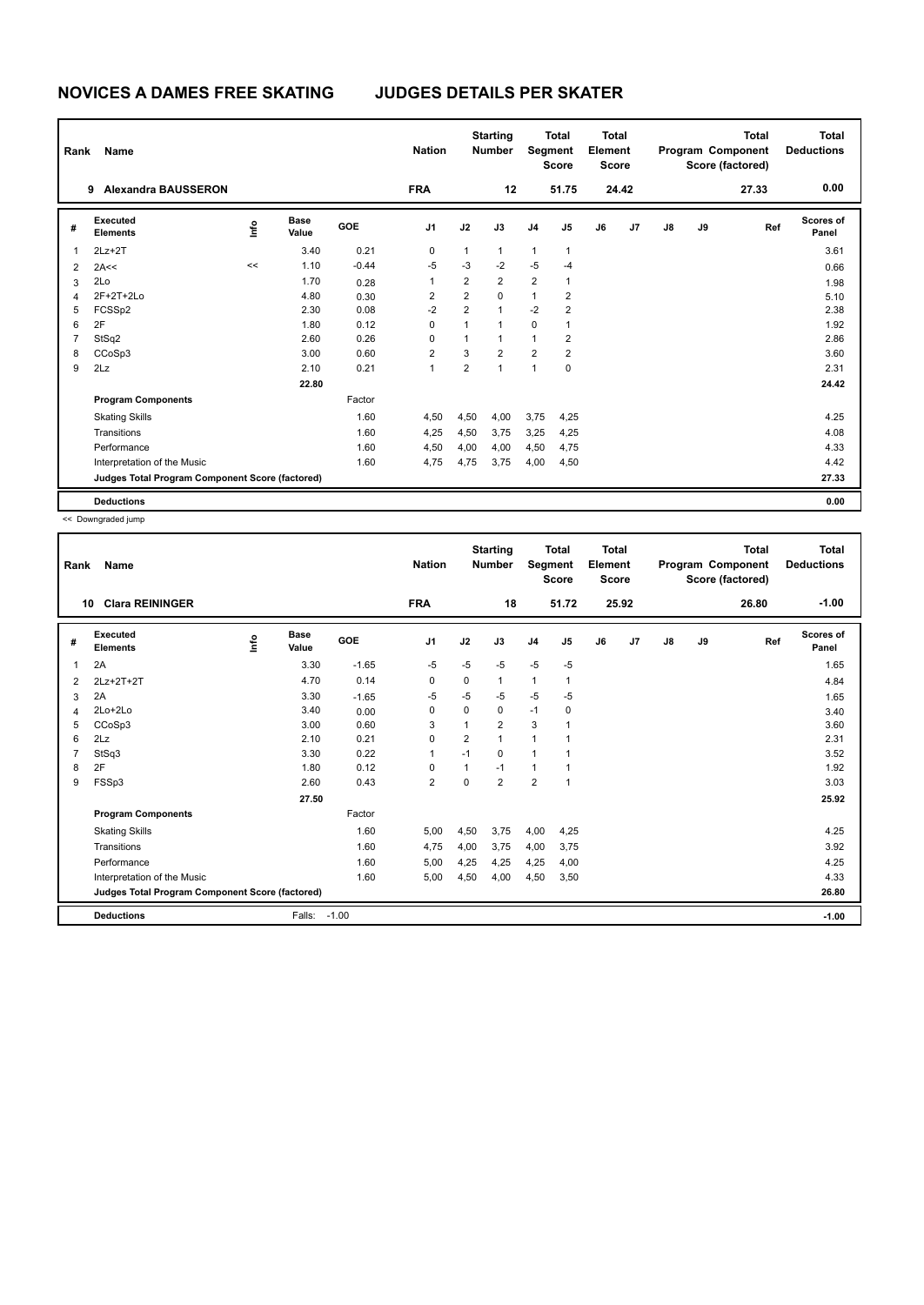| Rank                     | Name<br>11                                      |                                  |                      |            | <b>Nation</b>           |                | <b>Starting</b><br><b>Number</b> | Segment                 | <b>Total</b><br><b>Score</b> | Total<br>Element<br><b>Score</b> |       |               |    | Total<br>Program Component<br>Score (factored) | <b>Total</b><br><b>Deductions</b> |
|--------------------------|-------------------------------------------------|----------------------------------|----------------------|------------|-------------------------|----------------|----------------------------------|-------------------------|------------------------------|----------------------------------|-------|---------------|----|------------------------------------------------|-----------------------------------|
|                          | <b>Alice CASALENGO</b>                          |                                  |                      |            | <b>FRA</b>              |                | 15                               |                         | 50.89                        |                                  | 25.08 |               |    | 26.81                                          | $-1.00$                           |
| #                        | Executed<br><b>Elements</b>                     | $\mathop{\mathsf{Irr}}\nolimits$ | <b>Base</b><br>Value | <b>GOE</b> | J <sub>1</sub>          | J2             | J3                               | J <sub>4</sub>          | J5                           | J6                               | J7    | $\mathsf{J}8$ | J9 | Ref                                            | Scores of<br>Panel                |
| $\overline{\phantom{a}}$ | 2Lz                                             |                                  | 2.10                 | 0.56       | 1                       | 3              | 3                                | 3                       | $\overline{2}$               |                                  |       |               |    |                                                | 2.66                              |
| $\overline{2}$           | $2F+2T+2Lo$                                     |                                  | 4.80                 | 0.36       | 1                       | $\overline{2}$ | $\overline{2}$                   | $\overline{\mathbf{c}}$ | $\overline{2}$               |                                  |       |               |    |                                                | 5.16                              |
| 3                        | 2A<<                                            | <<                               | 1.10                 | $-0.55$    | $-5$                    | $-5$           | $-5$                             | $-5$                    | $-5$                         |                                  |       |               |    |                                                | 0.55                              |
| 4                        | 2Lo                                             |                                  | 1.70                 | 0.28       | 1                       | $\overline{2}$ | $\overline{2}$                   | $\overline{2}$          | 1                            |                                  |       |               |    |                                                | 1.98                              |
| 5                        | FCCSp3                                          |                                  | 2.80                 | 0.47       | $\overline{2}$          | $\overline{2}$ | $\overline{1}$                   | 2                       | 1                            |                                  |       |               |    |                                                | 3.27                              |
| 6                        | StSq3                                           |                                  | 3.30                 | 0.11       | 1                       | 0              | $\mathbf{1}$                     | $-1$                    | 0                            |                                  |       |               |    |                                                | 3.41                              |
| $\overline{7}$           | 2Lz                                             |                                  | 2.10                 | $-1.05$    | $-5$                    | $-5$           | $-5$                             | $-5$                    | $-5$                         |                                  |       |               |    |                                                | 1.05                              |
| 8                        | $2F+2T$                                         |                                  | 3.10                 | 0.30       | 1                       | $\overline{2}$ | $\overline{2}$                   | $\overline{2}$          | $\mathbf{1}$                 |                                  |       |               |    |                                                | 3.40                              |
| 9                        | CCoSp3                                          |                                  | 3.00                 | 0.60       | $\overline{\mathbf{c}}$ | $\overline{2}$ | $\overline{2}$                   | 3                       | $\overline{2}$               |                                  |       |               |    |                                                | 3.60                              |
|                          |                                                 |                                  | 24.00                |            |                         |                |                                  |                         |                              |                                  |       |               |    |                                                | 25.08                             |
|                          | <b>Program Components</b>                       |                                  |                      | Factor     |                         |                |                                  |                         |                              |                                  |       |               |    |                                                |                                   |
|                          | <b>Skating Skills</b>                           |                                  |                      | 1.60       | 4,75                    | 4,00           | 4,50                             | 4,50                    | 4,25                         |                                  |       |               |    |                                                | 4.42                              |
|                          | Transitions                                     |                                  |                      | 1.60       | 4,50                    | 4,00           | 4,00                             | 3,75                    | 3,50                         |                                  |       |               |    |                                                | 3.92                              |
|                          | Performance                                     |                                  |                      | 1.60       | 4,50                    | 4,25           | 4,25                             | 3,75                    | 4,00                         |                                  |       |               |    |                                                | 4.17                              |
|                          | Interpretation of the Music                     |                                  |                      | 1.60       | 4,75                    | 4,50           | 4,00                             | 4,25                    | 3,75                         |                                  |       |               |    |                                                | 4.25                              |
|                          | Judges Total Program Component Score (factored) |                                  |                      |            |                         |                |                                  |                         |                              |                                  |       |               |    |                                                | 26.81                             |
|                          | <b>Deductions</b>                               |                                  | Falls:               | $-1.00$    |                         |                |                                  |                         |                              |                                  |       |               |    |                                                | $-1.00$                           |

| Rank | <b>Name</b>                                     |         |                      |         | <b>Nation</b>  |          | <b>Starting</b><br><b>Number</b> | Segment                 | <b>Total</b><br><b>Score</b> | <b>Total</b><br>Element<br><b>Score</b> |       |               |    | <b>Total</b><br>Program Component<br>Score (factored) | <b>Total</b><br><b>Deductions</b> |
|------|-------------------------------------------------|---------|----------------------|---------|----------------|----------|----------------------------------|-------------------------|------------------------------|-----------------------------------------|-------|---------------|----|-------------------------------------------------------|-----------------------------------|
|      | <b>Lena HELT</b><br>$12 \,$                     |         |                      |         | <b>FRA</b>     |          | 14                               |                         | 50.79                        |                                         | 27.12 |               |    | 24.67                                                 | $-1.00$                           |
| #    | <b>Executed</b><br><b>Elements</b>              | lnfo    | <b>Base</b><br>Value | GOE     | J <sub>1</sub> | J2       | J3                               | J <sub>4</sub>          | J <sub>5</sub>               | J6                                      | J7    | $\mathsf{J}8$ | J9 | Ref                                                   | <b>Scores of</b><br>Panel         |
| 1    | 2A<                                             | $\prec$ | 2.64                 | $-0.26$ | $-2$           | $-1$     | $-1$                             | 1                       | $-1$                         |                                         |       |               |    |                                                       | 2.38                              |
| 2    | 2A                                              |         | 3.30                 | 0.22    | 0              | 1        | $\mathbf 1$                      | 1                       | 0                            |                                         |       |               |    |                                                       | 3.52                              |
| 3    | StSq3                                           |         | 3.30                 | 0.11    | 0              | $\Omega$ | 1                                | 0                       |                              |                                         |       |               |    |                                                       | 3.41                              |
| 4    | 2F+2Lo+2T                                       |         | 4.80                 | 0.18    | 0              | 1        | 1                                | $\mathbf{1}$            |                              |                                         |       |               |    |                                                       | 4.98                              |
| 5    | 2Lz                                             |         | 2.10                 | 0.21    | 0              | 1        | 2                                | $\overline{\mathbf{c}}$ | 0                            |                                         |       |               |    |                                                       | 2.31                              |
| 6    | FCSSp2                                          |         | 2.30                 | $-0.38$ | $-2$           | $-3$     | $-1$                             | $-2$                    | $-1$                         |                                         |       |               |    |                                                       | 1.92                              |
|      | 2F!+2Lo                                         |         | 3.50                 | $-0.24$ | $-2$           | $-1$     | $-2$                             | $-1$                    | $-1$                         |                                         |       |               |    |                                                       | 3.26                              |
| 8    | 2Lz                                             |         | 2.10                 | 0.14    | 0              | 1        | $\overline{2}$                   | $\mathbf{1}$            | 0                            |                                         |       |               |    |                                                       | 2.24                              |
| 9    | CCoSp3                                          |         | 3.00                 | 0.10    | $-1$           | 1        | 1                                | $\mathbf{1}$            | $-1$                         |                                         |       |               |    |                                                       | 3.10                              |
|      |                                                 |         | 27.04                |         |                |          |                                  |                         |                              |                                         |       |               |    |                                                       | 27.12                             |
|      | <b>Program Components</b>                       |         |                      | Factor  |                |          |                                  |                         |                              |                                         |       |               |    |                                                       |                                   |
|      | <b>Skating Skills</b>                           |         |                      | 1.60    | 4,25           | 4,50     | 4,25                             | 4,25                    | 3,75                         |                                         |       |               |    |                                                       | 4.25                              |
|      | Transitions                                     |         |                      | 1.60    | 4,00           | 4,00     | 3,75                             | 3,00                    | 3,25                         |                                         |       |               |    |                                                       | 3.67                              |
|      | Performance                                     |         |                      | 1.60    | 4,25           | 3,75     | 4,50                             | 3,25                    | 3,50                         |                                         |       |               |    |                                                       | 3.83                              |
|      | Interpretation of the Music                     |         |                      | 1.60    | 4,00           | 3,50     | 4,00                             | 3,50                    | 3,50                         |                                         |       |               |    |                                                       | 3.67                              |
|      | Judges Total Program Component Score (factored) |         |                      |         |                |          |                                  |                         |                              |                                         |       |               |    |                                                       | 24.67                             |
|      | <b>Deductions</b>                               |         | Time violation:      | $-1.00$ |                |          |                                  |                         |                              |                                         |       |               |    |                                                       | $-1.00$                           |
|      | Linder retated jump it Net along adapt          |         |                      |         |                |          |                                  |                         |                              |                                         |       |               |    |                                                       |                                   |

< Under-rotated jump ! Not clear edge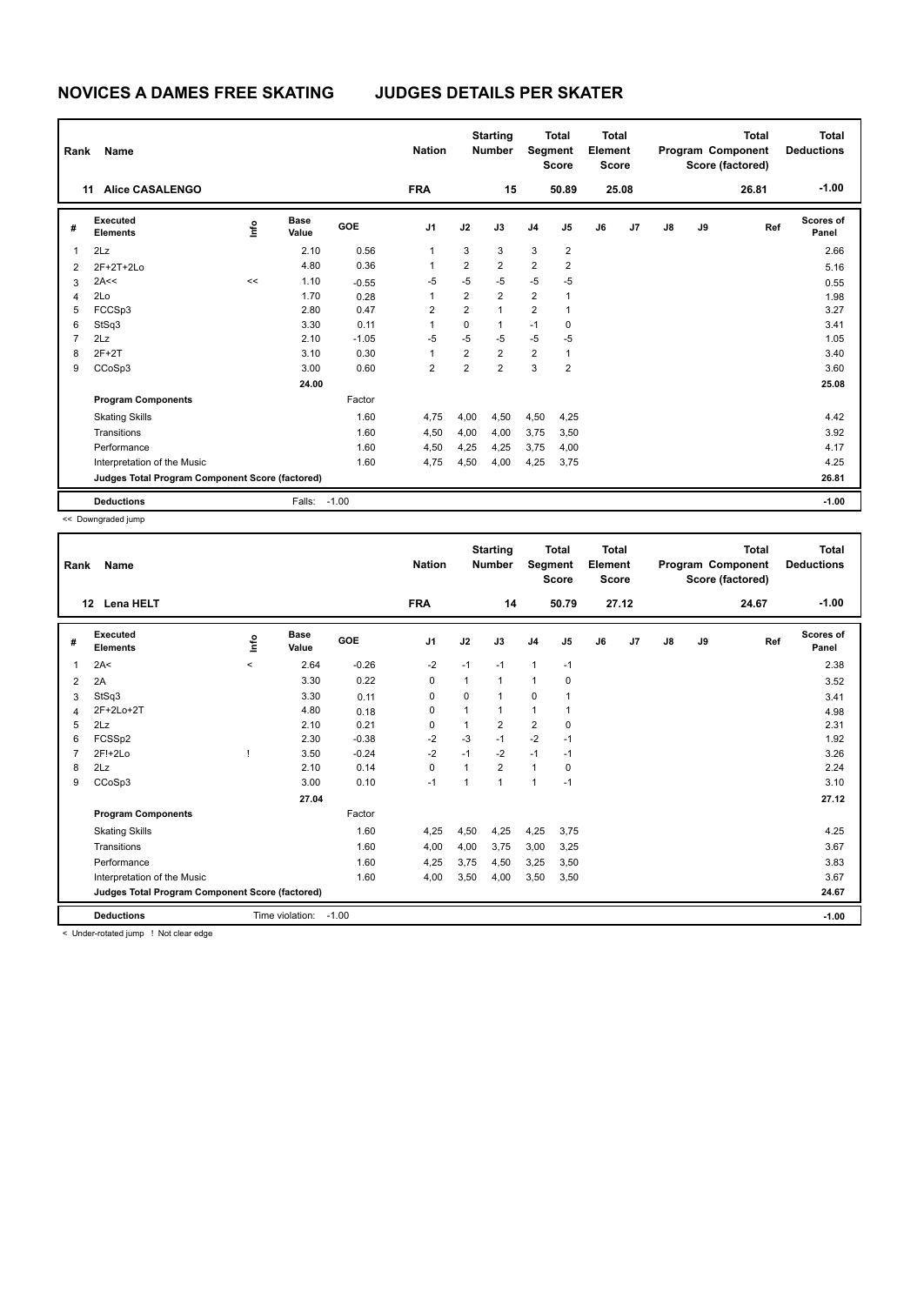| Rank           | Name                                            |                                  |                      |            | <b>Nation</b>  |                | <b>Starting</b><br><b>Number</b> | Segment        | <b>Total</b><br><b>Score</b> | <b>Total</b><br>Element<br><b>Score</b> |       |    |    | <b>Total</b><br>Program Component<br>Score (factored) | <b>Total</b><br><b>Deductions</b> |
|----------------|-------------------------------------------------|----------------------------------|----------------------|------------|----------------|----------------|----------------------------------|----------------|------------------------------|-----------------------------------------|-------|----|----|-------------------------------------------------------|-----------------------------------|
|                | <b>Loan BUI VAN FOUCHE</b><br>13                |                                  |                      |            | <b>FRA</b>     |                | 11                               |                | 50.71                        |                                         | 24.14 |    |    | 27.07                                                 | $-0.50$                           |
| #              | Executed<br><b>Elements</b>                     | $\mathop{\mathsf{Int}}\nolimits$ | <b>Base</b><br>Value | <b>GOE</b> | J <sub>1</sub> | J2             | J3                               | J <sub>4</sub> | J5                           | J6                                      | J7    | J8 | J9 | Ref                                                   | Scores of<br>Panel                |
| $\overline{1}$ | 2A<<                                            | <<                               | 1.10                 | $-0.37$    | $-5$           | $-3$           | $-3$                             | $-4$           | $-3$                         |                                         |       |    |    |                                                       | 0.73                              |
| 2              | 2Lz+2T+2Lo                                      |                                  | 5.10                 | 0.28       | 0              | $\mathbf{1}$   | $\overline{2}$                   | $\overline{2}$ | $\overline{1}$               |                                         |       |    |    |                                                       | 5.38                              |
| 3              | 2S                                              |                                  | 1.30                 | 0.13       | 0              | 1              | $\mathbf{1}$                     | $\overline{2}$ | $\overline{1}$               |                                         |       |    |    |                                                       | 1.43                              |
| 4              | 2F                                              |                                  | 1.80                 | 0.24       | 1              | 1              | $\overline{2}$                   | $\overline{2}$ | 1                            |                                         |       |    |    |                                                       | 2.04                              |
| 5              | CCoSp3                                          |                                  | 3.00                 | 0.60       | $\overline{2}$ | $\overline{2}$ | $\overline{2}$                   | 3              | 1                            |                                         |       |    |    |                                                       | 3.60                              |
| 6              | 2Lz                                             |                                  | 2.10                 | $-1.05$    | $-5$           | $-5$           | $-5$                             | $-4$           | $-5$                         |                                         |       |    |    |                                                       | 1.05                              |
| $\overline{7}$ | $2F+2Lo$                                        |                                  | 3.50                 | 0.12       | 0              | $\mathbf{1}$   | $\mathbf{1}$                     | $\mathbf{1}$   | 0                            |                                         |       |    |    |                                                       | 3.62                              |
| 8              | FCSSp3                                          |                                  | 2.60                 | 0.17       | 0              | 1              | $-1$                             | $\mathbf{1}$   | $\overline{2}$               |                                         |       |    |    |                                                       | 2.77                              |
| 9              | StSq3                                           |                                  | 3.30                 | 0.22       | 0              | 0              | $\overline{1}$                   | $\overline{2}$ | $\overline{1}$               |                                         |       |    |    |                                                       | 3.52                              |
|                |                                                 |                                  | 23.80                |            |                |                |                                  |                |                              |                                         |       |    |    |                                                       | 24.14                             |
|                | <b>Program Components</b>                       |                                  |                      | Factor     |                |                |                                  |                |                              |                                         |       |    |    |                                                       |                                   |
|                | <b>Skating Skills</b>                           |                                  |                      | 1.60       | 4,75           | 4,25           | 4,75                             | 4,00           | 4,25                         |                                         |       |    |    |                                                       | 4.42                              |
|                | Transitions                                     |                                  |                      | 1.60       | 4,00           | 3,75           | 4,25                             | 4,00           | 3,75                         |                                         |       |    |    |                                                       | 3.92                              |
|                | Performance                                     |                                  |                      | 1.60       | 4,50           | 3,75           | 4,00                             | 4,25           | 4,00                         |                                         |       |    |    |                                                       | 4.08                              |
|                | Interpretation of the Music                     |                                  |                      | 1.60       | 4,75           | 3,50           | 4,50                             | 4,75           | 4,25                         |                                         |       |    |    |                                                       | 4.50                              |
|                | Judges Total Program Component Score (factored) |                                  |                      |            |                |                |                                  |                |                              |                                         |       |    |    |                                                       | 27.07                             |
|                | <b>Deductions</b>                               |                                  | Falls:               | $-0.50$    |                |                |                                  |                |                              |                                         |       |    |    |                                                       | $-0.50$                           |

| Rank | Name                                            |         |                      |         | <b>Nation</b>  |                | <b>Starting</b><br><b>Number</b> | Segment        | <b>Total</b><br><b>Score</b> | <b>Total</b><br>Element<br><b>Score</b> |       |               |    | <b>Total</b><br>Program Component<br>Score (factored) | <b>Total</b><br><b>Deductions</b> |
|------|-------------------------------------------------|---------|----------------------|---------|----------------|----------------|----------------------------------|----------------|------------------------------|-----------------------------------------|-------|---------------|----|-------------------------------------------------------|-----------------------------------|
| 14   | Emma HIADLOVSKA                                 |         |                      |         | <b>FRA</b>     |                | 10                               |                | 50.29                        |                                         | 24.52 |               |    | 26.27                                                 | $-0.50$                           |
| #    | Executed<br><b>Elements</b>                     | Linfo   | <b>Base</b><br>Value | GOE     | J <sub>1</sub> | J2             | J3                               | J <sub>4</sub> | J <sub>5</sub>               | J6                                      | J7    | $\mathsf{J}8$ | J9 | Ref                                                   | <b>Scores of</b><br>Panel         |
| 1    | 2A<                                             | $\prec$ | 2.64                 | $-1.32$ | $-5$           | $-5$           | $-5$                             | $-5$           | $-5$                         |                                         |       |               |    |                                                       | 1.32                              |
| 2    | 2F                                              |         | 1.80                 | 0.42    | 1              | 3              | $\overline{2}$                   | 3              | 2                            |                                         |       |               |    |                                                       | 2.22                              |
| 3    | 2F+2Lo<                                         | $\,<\,$ | 3.16                 | $-0.30$ | $-2$           | $-1$           | $-1$                             | $-2$           | $-2$                         |                                         |       |               |    |                                                       | 2.86                              |
| 4    | CCoSp3                                          |         | 3.00                 | 0.50    | 0              | 1              | $\overline{2}$                   | 3              | $\overline{2}$               |                                         |       |               |    |                                                       | 3.50                              |
| 5    | 2T                                              |         | 1.30                 | 0.17    | $\Omega$       | $\overline{2}$ | 1                                | $\overline{2}$ |                              |                                         |       |               |    |                                                       | 1.47                              |
| 6    | $2Lz + 2Lo$                                     |         | 3.80                 | 0.21    | $\Omega$       | $\overline{2}$ | 1                                | $\mathbf{1}$   |                              |                                         |       |               |    |                                                       | 4.01                              |
|      | FCSp3                                           |         | 2.80                 | 0.75    | 3              | $\overline{2}$ | 3                                | 3              | 2                            |                                         |       |               |    |                                                       | 3.55                              |
| 8    | 2Lz                                             |         | 2.10                 | $-0.14$ | $-1$           | 0              | $-1$                             | 0              | $-1$                         |                                         |       |               |    |                                                       | 1.96                              |
| 9    | StSq3                                           |         | 3.30                 | 0.33    | $\mathbf{1}$   | 1              | $\overline{1}$                   | $\mathbf{1}$   | 0                            |                                         |       |               |    |                                                       | 3.63                              |
|      |                                                 |         | 23.90                |         |                |                |                                  |                |                              |                                         |       |               |    |                                                       | 24.52                             |
|      | <b>Program Components</b>                       |         |                      | Factor  |                |                |                                  |                |                              |                                         |       |               |    |                                                       |                                   |
|      | <b>Skating Skills</b>                           |         |                      | 1.60    | 4,50           | 4,50           | 4,50                             | 4,25           | 4,00                         |                                         |       |               |    |                                                       | 4.42                              |
|      | Transitions                                     |         |                      | 1.60    | 4,25           | 4,25           | 4,00                             | 3,50           | 3,25                         |                                         |       |               |    |                                                       | 3.92                              |
|      | Performance                                     |         |                      | 1.60    | 4,50           | 4,00           | 4,25                             | 3,75           | 3,75                         |                                         |       |               |    |                                                       | 4.00                              |
|      | Interpretation of the Music                     |         |                      | 1.60    | 4,50           | 4,00           | 4,00                             | 4,25           | 3,50                         |                                         |       |               |    |                                                       | 4.08                              |
|      | Judges Total Program Component Score (factored) |         |                      |         |                |                |                                  |                |                              |                                         |       |               |    |                                                       | 26.27                             |
|      | <b>Deductions</b>                               |         | Falls:               | $-0.50$ |                |                |                                  |                |                              |                                         |       |               |    |                                                       | $-0.50$                           |
|      | and the state products of forests.              |         |                      |         |                |                |                                  |                |                              |                                         |       |               |    |                                                       |                                   |

< Under-rotated jump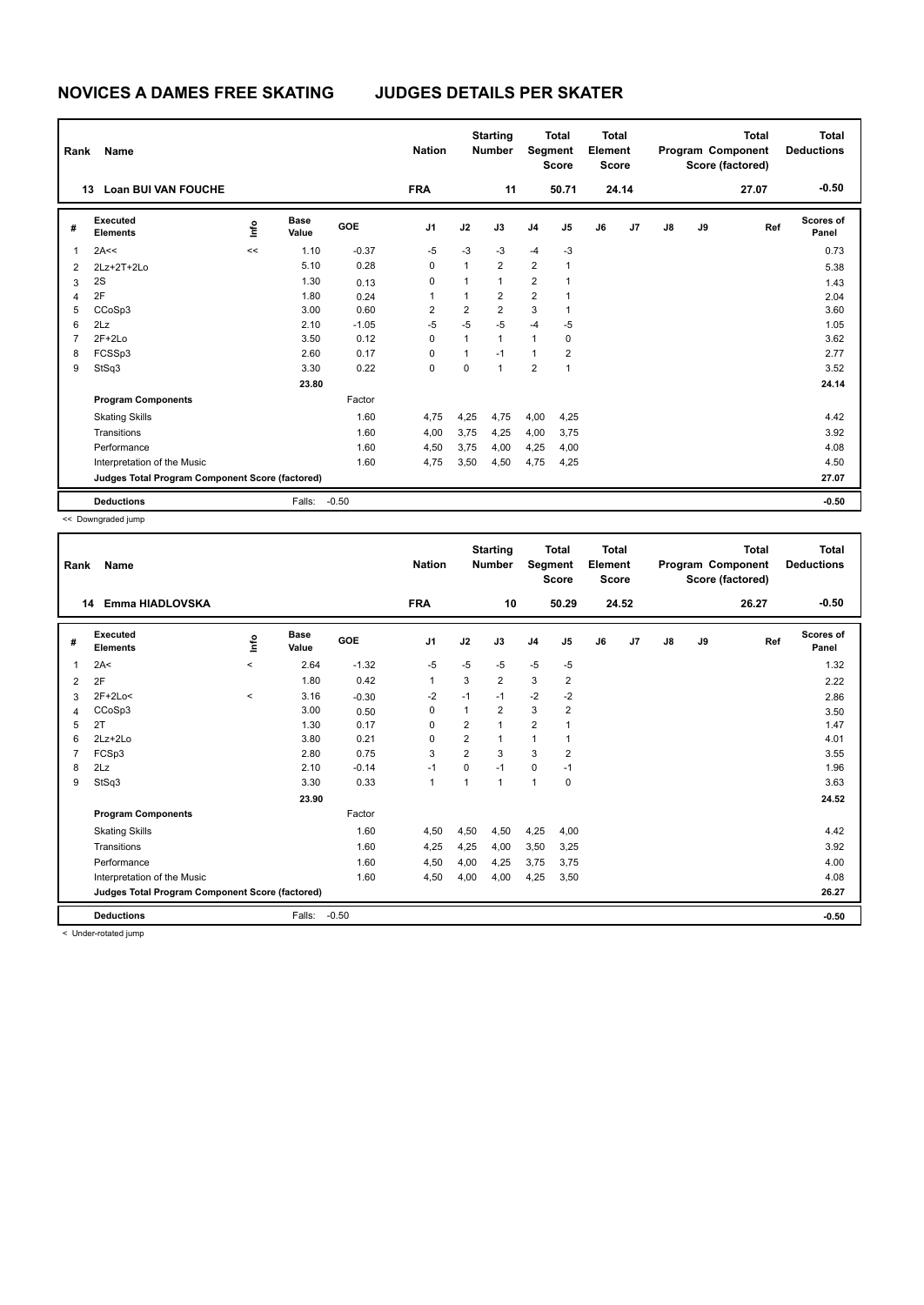| Rank           | Name                                            |      |                      |            | <b>Nation</b>  |                | <b>Starting</b><br><b>Number</b> |                         | <b>Total</b><br>Segment<br><b>Score</b> | <b>Total</b><br>Element<br><b>Score</b> |                |    |    | <b>Total</b><br>Program Component<br>Score (factored) | <b>Total</b><br><b>Deductions</b> |
|----------------|-------------------------------------------------|------|----------------------|------------|----------------|----------------|----------------------------------|-------------------------|-----------------------------------------|-----------------------------------------|----------------|----|----|-------------------------------------------------------|-----------------------------------|
|                | <b>Angeline BEZY</b><br>15                      |      |                      |            | <b>FRA</b>     |                | 8                                |                         | 49.67                                   |                                         | 24.33          |    |    | 25.34                                                 | 0.00                              |
| #              | Executed<br><b>Elements</b>                     | lnfo | <b>Base</b><br>Value | <b>GOE</b> | J <sub>1</sub> | J2             | J3                               | J <sub>4</sub>          | J <sub>5</sub>                          | J6                                      | J <sub>7</sub> | J8 | J9 | Ref                                                   | <b>Scores of</b><br>Panel         |
| 1              | 2A<<                                            | <<   | 1.10                 | $-0.55$    | $-5$           | $-5$           | $-4$                             | $-5$                    | $-5$                                    |                                         |                |    |    |                                                       | 0.55                              |
| 2              | 2F+2T+2T                                        |      | 4.40                 | 0.24       | 0              | 2              | $\mathbf{1}$                     | $\overline{\mathbf{c}}$ | $\mathbf{1}$                            |                                         |                |    |    |                                                       | 4.64                              |
| 3              | 2Lz                                             |      | 2.10                 | 0.42       | 0              | $\overline{2}$ | $\overline{2}$                   | 3                       | $\overline{2}$                          |                                         |                |    |    |                                                       | 2.52                              |
| 4              | $2F+2Lo$                                        |      | 3.50                 | 0.00       | -1             | $\mathbf{1}$   | $\mathbf 0$                      | 0                       | 0                                       |                                         |                |    |    |                                                       | 3.50                              |
| 5              | 2Lz                                             |      | 2.10                 | 0.42       | 1              | 2              | $\overline{2}$                   | $\overline{\mathbf{c}}$ | 2                                       |                                         |                |    |    |                                                       | 2.52                              |
| 6              | FCCSp3                                          |      | 2.80                 | 0.19       | $\mathbf 0$    | 0              | $\blacktriangleleft$             | $\overline{2}$          | 1                                       |                                         |                |    |    |                                                       | 2.99                              |
| $\overline{7}$ | StSq1                                           |      | 1.80                 | 0.18       | 1              | 1              | $\mathbf{1}$                     | $\overline{2}$          | 1                                       |                                         |                |    |    |                                                       | 1.98                              |
| 8              | 2Lo                                             |      | 1.70                 | 0.23       | 0              | 1              | $\overline{2}$                   | 3                       | 1                                       |                                         |                |    |    |                                                       | 1.93                              |
| 9              | CCoSp3                                          |      | 3.00                 | 0.70       | 3              | $\overline{2}$ | $\overline{2}$                   | 3                       | $\mathbf{1}$                            |                                         |                |    |    |                                                       | 3.70                              |
|                |                                                 |      | 22.50                |            |                |                |                                  |                         |                                         |                                         |                |    |    |                                                       | 24.33                             |
|                | <b>Program Components</b>                       |      |                      | Factor     |                |                |                                  |                         |                                         |                                         |                |    |    |                                                       |                                   |
|                | <b>Skating Skills</b>                           |      |                      | 1.60       | 4,25           | 4,00           | 4,00                             | 4,00                    | 4,00                                    |                                         |                |    |    |                                                       | 4.00                              |
|                | Transitions                                     |      |                      | 1.60       | 4,00           | 4,25           | 3,50                             | 3,00                    | 3,75                                    |                                         |                |    |    |                                                       | 3.75                              |
|                | Performance                                     |      |                      | 1.60       | 4,00           | 3,75           | 3.75                             | 4,25                    | 4,00                                    |                                         |                |    |    |                                                       | 3.92                              |
|                | Interpretation of the Music                     |      |                      | 1.60       | 4,25           | 4,50           | 3,75                             | 4,00                    | 4,25                                    |                                         |                |    |    |                                                       | 4.17                              |
|                | Judges Total Program Component Score (factored) |      |                      |            |                |                |                                  |                         |                                         |                                         |                |    |    |                                                       | 25.34                             |
|                | <b>Deductions</b>                               |      |                      |            |                |                |                                  |                         |                                         |                                         |                |    |    |                                                       | 0.00                              |

| Rank | Name                                            |          |                       |         | <b>Nation</b>  |                | <b>Starting</b><br><b>Number</b> | Segment        | <b>Total</b><br><b>Score</b> | <b>Total</b><br>Element<br><b>Score</b> |       |               |    | <b>Total</b><br>Program Component<br>Score (factored) | <b>Total</b><br><b>Deductions</b> |
|------|-------------------------------------------------|----------|-----------------------|---------|----------------|----------------|----------------------------------|----------------|------------------------------|-----------------------------------------|-------|---------------|----|-------------------------------------------------------|-----------------------------------|
| 16   | <b>Elsa HAYET</b>                               |          |                       |         | <b>FRA</b>     |                | 6                                |                | 48.25                        |                                         | 24.98 |               |    | 24.27                                                 | $-1.00$                           |
| #    | Executed<br><b>Elements</b>                     | Linfo    | <b>Base</b><br>Value  | GOE     | J <sub>1</sub> | J2             | J3                               | J <sub>4</sub> | J5                           | J6                                      | J7    | $\mathsf{J}8$ | J9 | Ref                                                   | Scores of<br>Panel                |
| 1    | FSSp3                                           |          | 2.60                  | 0.26    | 1              | 1              | $\mathbf{1}$                     | $\mathbf{1}$   | $\mathbf{1}$                 |                                         |       |               |    |                                                       | 2.86                              |
| 2    | 2A<                                             | $\,<\,$  | 2.64                  | $-0.71$ | $-4$           | $-1$           | $-2$                             | $-4$           | $-2$                         |                                         |       |               |    |                                                       | 1.93                              |
| 3    | 2Lz                                             |          | 2.10                  | 0.28    | 1              | 2              | 1                                | $\overline{2}$ | 1                            |                                         |       |               |    |                                                       | 2.38                              |
| 4    | 2A<                                             | $\hat{}$ | 2.64                  | $-1.23$ | $-5$           | $-3$           | $-4$                             | $-5$           | $-5$                         |                                         |       |               |    |                                                       | 1.41                              |
| 5    | CCoSp3                                          |          | 3.00                  | 0.50    | 1              | $\overline{2}$ | $\mathbf{1}$                     | $\overline{2}$ | 2                            |                                         |       |               |    |                                                       | 3.50                              |
| 6    | 2F+2Lo+2T                                       |          | 4.80                  | 0.12    | $\Omega$       | $\overline{2}$ | $-1$                             | 1              |                              |                                         |       |               |    |                                                       | 4.92                              |
|      | StSq2                                           |          | 2.60                  | 0.00    | 0              | $\Omega$       | 1                                | $\mathbf 0$    | 0                            |                                         |       |               |    |                                                       | 2.60                              |
| 8    | $2F+2Lo$                                        |          | 3.50                  | 0.06    | 0              | 1              | $-1$                             | 1              | 0                            |                                         |       |               |    |                                                       | 3.56                              |
| 9    | 2Lz!                                            |          | 2.10                  | $-0.28$ | $-2$           | $-1$           | $-2$                             | $\mathbf 0$    | $-1$                         |                                         |       |               |    |                                                       | 1.82                              |
|      |                                                 |          | 25.98                 |         |                |                |                                  |                |                              |                                         |       |               |    |                                                       | 24.98                             |
|      | <b>Program Components</b>                       |          |                       | Factor  |                |                |                                  |                |                              |                                         |       |               |    |                                                       |                                   |
|      | <b>Skating Skills</b>                           |          |                       | 1.60    | 4,25           | 4,25           | 3,75                             | 3,75           | 3,75                         |                                         |       |               |    |                                                       | 3.92                              |
|      | Transitions                                     |          |                       | 1.60    | 4,00           | 4,00           | 3,50                             | 3,25           | 3,50                         |                                         |       |               |    |                                                       | 3.67                              |
|      | Performance                                     |          |                       | 1.60    | 4,00           | 3,75           | 4,00                             | 2,75           | 3,50                         |                                         |       |               |    |                                                       | 3.75                              |
|      | Interpretation of the Music                     |          |                       | 1.60    | 4,25           | 3,75           | 4,00                             | 3,00           | 3,75                         |                                         |       |               |    |                                                       | 3.83                              |
|      | Judges Total Program Component Score (factored) |          |                       |         |                |                |                                  |                |                              |                                         |       |               |    |                                                       | 24.27                             |
|      | <b>Deductions</b>                               |          | Time violation: -1.00 |         |                |                |                                  |                |                              |                                         |       |               |    |                                                       | $-1.00$                           |
|      | The dealership of these in this state and some  |          |                       |         |                |                |                                  |                |                              |                                         |       |               |    |                                                       |                                   |

< Under-rotated jump ! Not clear edge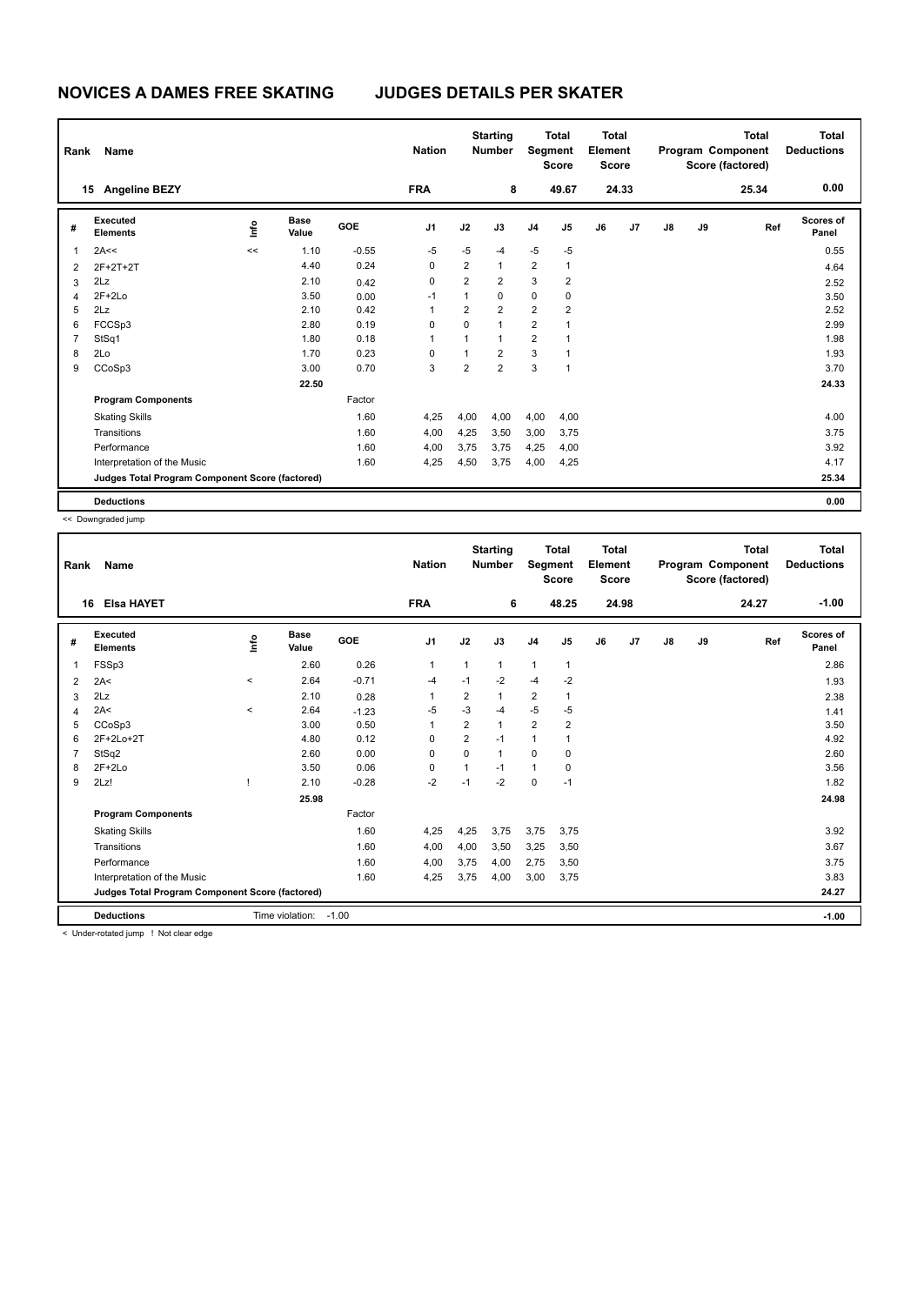| Rank           | Name                                            |         |                      |            | <b>Nation</b>  |                | <b>Starting</b><br><b>Number</b> | Segment        | <b>Total</b><br><b>Score</b> | <b>Total</b><br>Element<br><b>Score</b> |       |    |    | Total<br>Program Component<br>Score (factored) | <b>Total</b><br><b>Deductions</b> |
|----------------|-------------------------------------------------|---------|----------------------|------------|----------------|----------------|----------------------------------|----------------|------------------------------|-----------------------------------------|-------|----|----|------------------------------------------------|-----------------------------------|
|                | <b>Celina FRADJI</b><br>17                      |         |                      |            | <b>FRA</b>     |                | 13                               |                | 47.82                        |                                         | 21.62 |    |    | 27.20                                          | $-1.00$                           |
| #              | Executed<br><b>Elements</b>                     | lnfo    | <b>Base</b><br>Value | <b>GOE</b> | J <sub>1</sub> | J2             | J3                               | J <sub>4</sub> | J5                           | J6                                      | J7    | J8 | J9 | Ref                                            | Scores of<br>Panel                |
| $\overline{1}$ | 2A                                              |         | 3.30                 | 0.66       | 1              | $\overline{2}$ | $\overline{2}$                   | $\overline{2}$ | $\overline{2}$               |                                         |       |    |    |                                                | 3.96                              |
| 2              | 2A<                                             | $\,<\,$ | 2.64                 | $-1.32$    | -5             | $-5$           | $-5$                             | $-5$           | $-5$                         |                                         |       |    |    |                                                | 1.32                              |
| 3              | 3S<<                                            | <<      | 1.30                 | $-0.65$    | $-5$           | $-5$           | $-5$                             | $-5$           | $-5$                         |                                         |       |    |    |                                                | 0.65                              |
| $\overline{4}$ | 2Lz!                                            |         | 2.10                 | $-0.28$    | $-2$           | $-1$           | $-1$                             | $-2$           | $-1$                         |                                         |       |    |    |                                                | 1.82                              |
| 5              | FCSSp3                                          |         | 2.60                 | 0.35       | 1              | 1              | $\overline{2}$                   | $\overline{2}$ | 1                            |                                         |       |    |    |                                                | 2.95                              |
| 6              | StSq3                                           |         | 3.30                 | 0.33       | 1              | 1              | $\mathbf{1}$                     | 0              | 1                            |                                         |       |    |    |                                                | 3.63                              |
| $\overline{7}$ | 2Lo                                             |         | 1.70                 | 0.06       | 0              | $\overline{2}$ | $\mathbf 0$                      | $\mathbf{1}$   | 0                            |                                         |       |    |    |                                                | 1.76                              |
| 8              | 2Lz                                             |         | 2.10                 | $-0.07$    | 0              | 0              | $-2$                             | $-1$           | 0                            |                                         |       |    |    |                                                | 2.03                              |
| 9              | CCoSp3                                          |         | 3.00                 | 0.50       | $\mathbf 0$    | $\overline{1}$ | $\overline{2}$                   | $\overline{2}$ | $\overline{2}$               |                                         |       |    |    |                                                | 3.50                              |
|                |                                                 |         | 22.04                |            |                |                |                                  |                |                              |                                         |       |    |    |                                                | 21.62                             |
|                | <b>Program Components</b>                       |         |                      | Factor     |                |                |                                  |                |                              |                                         |       |    |    |                                                |                                   |
|                | <b>Skating Skills</b>                           |         |                      | 1.60       | 4,50           | 4,50           | 4,50                             | 4,50           | 4,25                         |                                         |       |    |    |                                                | 4.50                              |
|                | Transitions                                     |         |                      | 1.60       | 4,00           | 4,25           | 4,50                             | 3,50           | 3,75                         |                                         |       |    |    |                                                | 4.00                              |
|                | Performance                                     |         |                      | 1.60       | 4,25           | 4,00           | 4.75                             | 3,75           | 4.00                         |                                         |       |    |    |                                                | 4.08                              |
|                | Interpretation of the Music                     |         |                      | 1.60       | 4,25           | 4,50           | 4,50                             | 4,00           | 4,50                         |                                         |       |    |    |                                                | 4.42                              |
|                | Judges Total Program Component Score (factored) |         |                      |            |                |                |                                  |                |                              |                                         |       |    |    |                                                | 27.20                             |
|                | <b>Deductions</b>                               |         | Falls:               | $-1.00$    |                |                |                                  |                |                              |                                         |       |    |    |                                                | $-1.00$                           |

< Under-rotated jump << Downgraded jump ! Not clear edge

| Rank | Name                                            |      |                      |            | <b>Nation</b>  |                         | <b>Starting</b><br><b>Number</b> | Segment                 | <b>Total</b><br><b>Score</b> | <b>Total</b><br>Element<br><b>Score</b> |       |               |    | <b>Total</b><br>Program Component<br>Score (factored) | <b>Total</b><br><b>Deductions</b> |
|------|-------------------------------------------------|------|----------------------|------------|----------------|-------------------------|----------------------------------|-------------------------|------------------------------|-----------------------------------------|-------|---------------|----|-------------------------------------------------------|-----------------------------------|
| 18   | <b>Ilona LUNATTI</b>                            |      |                      |            | <b>FRA</b>     |                         | 5                                |                         | 47.43                        |                                         | 21.26 |               |    | 26.67                                                 | $-0.50$                           |
| #    | Executed<br><b>Elements</b>                     | lnfo | <b>Base</b><br>Value | <b>GOE</b> | J <sub>1</sub> | J2                      | J3                               | J <sub>4</sub>          | J5                           | J6                                      | J7    | $\mathsf{J}8$ | J9 | Ref                                                   | <b>Scores of</b><br>Panel         |
| 1    | 2A<<                                            | <<   | 1.10                 | $-0.55$    | $-5$           | $-5$                    | $-5$                             | $-5$                    | $-5$                         |                                         |       |               |    |                                                       | 0.55                              |
| 2    | $2A < +2T$                                      | <<   | 2.40                 | $-0.43$    | $-4$           | $-3$                    | -3                               | $-4$                    | $-3$                         |                                         |       |               |    |                                                       | 1.97                              |
| 3    | 2F                                              |      | 1.80                 | $-0.30$    | $-3$           | $-1$                    | $\Omega$                         | $-2$                    | $-2$                         |                                         |       |               |    |                                                       | 1.50                              |
| 4    | 2Lz!+2Lo                                        |      | 3.80                 | $-0.07$    | $-2$           | $-1$                    | $\mathbf{1}$                     | 1                       | $-1$                         |                                         |       |               |    |                                                       | 3.73                              |
| 5    | CCoSp3                                          |      | 3.00                 | 0.40       | $\overline{2}$ | 1                       | 1                                | $\overline{\mathbf{c}}$ | 1                            |                                         |       |               |    |                                                       | 3.40                              |
| 6    | 2F                                              |      | 1.80                 | 0.30       | $\Omega$       | $\overline{\mathbf{c}}$ | $\overline{\mathbf{c}}$          | $\overline{2}$          | 1                            |                                         |       |               |    |                                                       | 2.10                              |
| 7    | 2Lo                                             |      | 1.70                 | 0.11       | $\Omega$       | $\overline{2}$          | $\overline{1}$                   | 1                       | 0                            |                                         |       |               |    |                                                       | 1.81                              |
| 8    | FCSp3                                           |      | 2.80                 | 0.37       | $\mathbf{1}$   | $\Omega$                | $\overline{2}$                   | $\overline{2}$          | 1                            |                                         |       |               |    |                                                       | 3.17                              |
| 9    | StSq2                                           |      | 2.60                 | 0.43       | $\mathbf{1}$   | $\mathbf{1}$            | $\overline{2}$                   | $\overline{2}$          | $\overline{2}$               |                                         |       |               |    |                                                       | 3.03                              |
|      |                                                 |      | 21.00                |            |                |                         |                                  |                         |                              |                                         |       |               |    |                                                       | 21.26                             |
|      | <b>Program Components</b>                       |      |                      | Factor     |                |                         |                                  |                         |                              |                                         |       |               |    |                                                       |                                   |
|      | <b>Skating Skills</b>                           |      |                      | 1.60       | 4,50           | 4,50                    | 4,25                             | 4,50                    | 4,00                         |                                         |       |               |    |                                                       | 4.42                              |
|      | Transitions                                     |      |                      | 1.60       | 4,00           | 4,00                    | 4,25                             | 4,00                    | 3,25                         |                                         |       |               |    |                                                       | 4.00                              |
|      | Performance                                     |      |                      | 1.60       | 4,50           | 3,75                    | 4,25                             | 4,50                    | 3,50                         |                                         |       |               |    |                                                       | 4.17                              |
|      | Interpretation of the Music                     |      |                      | 1.60       | 4,50           | 3,50                    | 4,50                             | 4,25                    | 3,50                         |                                         |       |               |    |                                                       | 4.08                              |
|      | Judges Total Program Component Score (factored) |      |                      |            |                |                         |                                  |                         |                              |                                         |       |               |    |                                                       | 26.67                             |
|      | <b>Deductions</b>                               |      | Falls:               | $-0.50$    |                |                         |                                  |                         |                              |                                         |       |               |    |                                                       | $-0.50$                           |

<< Downgraded jump ! Not clear edge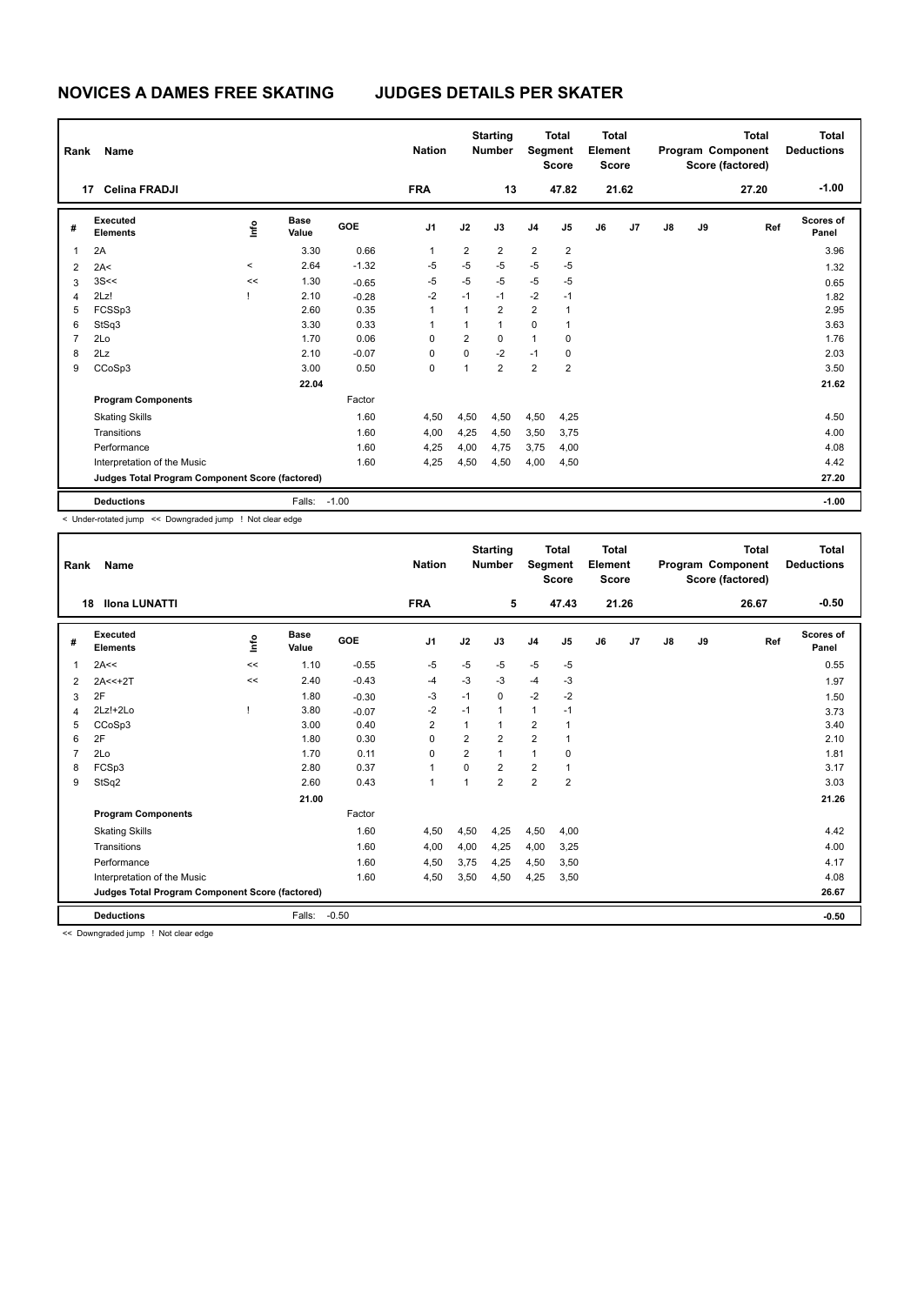| Rank           | Name                                            |                                  |                      |            | <b>Nation</b>  |                | <b>Starting</b><br><b>Number</b> |                | <b>Total</b><br>Segment<br><b>Score</b> | Total<br>Element<br><b>Score</b> |       |    |    | <b>Total</b><br>Program Component<br>Score (factored) | <b>Total</b><br><b>Deductions</b> |
|----------------|-------------------------------------------------|----------------------------------|----------------------|------------|----------------|----------------|----------------------------------|----------------|-----------------------------------------|----------------------------------|-------|----|----|-------------------------------------------------------|-----------------------------------|
|                | <b>Aleksandra VIVIEN</b><br>19                  |                                  |                      |            | <b>FRA</b>     |                | 3                                |                | 46.60                                   |                                  | 22.61 |    |    | 23.99                                                 | 0.00                              |
| #              | Executed<br><b>Elements</b>                     | $\mathop{\mathsf{Irr}}\nolimits$ | <b>Base</b><br>Value | <b>GOE</b> | J <sub>1</sub> | J2             | J3                               | J <sub>4</sub> | J <sub>5</sub>                          | J6                               | J7    | J8 | J9 | Ref                                                   | Scores of<br>Panel                |
| $\overline{1}$ | 2F                                              |                                  | 1.80                 | 0.42       | $\overline{2}$ | 3              | $\overline{2}$                   | 3              | $\overline{2}$                          |                                  |       |    |    |                                                       | 2.22                              |
| $\overline{2}$ | 2Lo+1Eu+2S                                      |                                  | 3.50                 | 0.28       | $\mathbf{1}$   | 3              | $\overline{2}$                   | $\overline{2}$ | $\mathbf{1}$                            |                                  |       |    |    |                                                       | 3.78                              |
| 3              | 2A<<                                            | <<                               | 1.10                 | $-0.33$    | $-3$           | $-3$           | $-2$                             | $-3$           | $-3$                                    |                                  |       |    |    |                                                       | 0.77                              |
| 4              | FSSp2                                           |                                  | 2.30                 | 0.15       | 1              | 1              | $\mathbf 0$                      | $\overline{2}$ | 0                                       |                                  |       |    |    |                                                       | 2.45                              |
| 5              | 2Lo                                             |                                  | 1.70                 | 0.28       | 0              | $\overline{2}$ | $\overline{2}$                   | $\overline{2}$ | $\mathbf{1}$                            |                                  |       |    |    |                                                       | 1.98                              |
| 6              | 2Lz                                             |                                  | 2.10                 | 0.07       | 0              | $\overline{1}$ | $\Omega$                         | 0              | $\overline{2}$                          |                                  |       |    |    |                                                       | 2.17                              |
| 7              | $2Lz+1T$                                        |                                  | 2.50                 | 0.14       | 0              | 1              | $\mathbf{1}$                     | 0              | 1                                       |                                  |       |    |    |                                                       | 2.64                              |
| 8              | CCoSp3                                          |                                  | 3.00                 | 0.30       | 1              | 1              | $\Omega$                         | $\overline{2}$ | $\mathbf{1}$                            |                                  |       |    |    |                                                       | 3.30                              |
| 9              | StSq3                                           |                                  | 3.30                 | 0.00       | 0              | 0              | $\mathbf 0$                      | $-1$           | 0                                       |                                  |       |    |    |                                                       | 3.30                              |
|                |                                                 |                                  | 21.30                |            |                |                |                                  |                |                                         |                                  |       |    |    |                                                       | 22.61                             |
|                | <b>Program Components</b>                       |                                  |                      | Factor     |                |                |                                  |                |                                         |                                  |       |    |    |                                                       |                                   |
|                | <b>Skating Skills</b>                           |                                  |                      | 1.60       | 4,50           | 4,50           | 4,25                             | 4,25           | 4,00                                    |                                  |       |    |    |                                                       | 4.33                              |
|                | Transitions                                     |                                  |                      | 1.60       | 4,25           | 4,25           | 3,25                             | 3,25           | 3,25                                    |                                  |       |    |    |                                                       | 3.58                              |
|                | Performance                                     |                                  |                      | 1.60       | 4,50           | 3,75           | 3.75                             | 3,75           | 3,50                                    |                                  |       |    |    |                                                       | 3.75                              |
|                | Interpretation of the Music                     |                                  |                      | 1.60       | 4,50           | 3,50           | 3,00                             | 3,00           | 3,50                                    |                                  |       |    |    |                                                       | 3.33                              |
|                | Judges Total Program Component Score (factored) |                                  |                      |            |                |                |                                  |                |                                         |                                  |       |    |    |                                                       | 23.99                             |
|                | <b>Deductions</b>                               |                                  |                      |            |                |                |                                  |                |                                         |                                  |       |    |    |                                                       | 0.00                              |

| Rank | Name                                            |     |                      |         | <b>Nation</b>  |                         | <b>Starting</b><br><b>Number</b> | Segment        | <b>Total</b><br><b>Score</b> | <b>Total</b><br>Element<br><b>Score</b> |       |               |    | <b>Total</b><br>Program Component<br>Score (factored) | <b>Total</b><br><b>Deductions</b> |
|------|-------------------------------------------------|-----|----------------------|---------|----------------|-------------------------|----------------------------------|----------------|------------------------------|-----------------------------------------|-------|---------------|----|-------------------------------------------------------|-----------------------------------|
| 20   | <b>Clemence PELTIER</b>                         |     |                      |         | <b>FRA</b>     |                         | $\overline{7}$                   |                | 46.10                        |                                         | 23.51 |               |    | 23.59                                                 | $-1.00$                           |
| #    | Executed<br><b>Elements</b>                     | ١in | <b>Base</b><br>Value | GOE     | J <sub>1</sub> | J2                      | J3                               | J <sub>4</sub> | J5                           | J6                                      | J7    | $\mathsf{J}8$ | J9 | Ref                                                   | Scores of<br>Panel                |
| 1    | 2A<<                                            | <<  | 1.10                 | $-0.55$ | $-5$           | $-5$                    | $-5$                             | $-5$           | $-5$                         |                                         |       |               |    |                                                       | 0.55                              |
| 2    | 2A<<                                            | <<  | 1.10                 | $-0.55$ | $-5$           | $-5$                    | $-5$                             | $-5$           | $-5$                         |                                         |       |               |    |                                                       | 0.55                              |
| 3    | $2Lz+2Lo$                                       |     | 3.80                 | 0.14    | 0              | 1                       | 1                                | $\overline{2}$ | 0                            |                                         |       |               |    |                                                       | 3.94                              |
| 4    | 2F+2Lo+2T                                       |     | 4.80                 | 0.06    | 0              | 1                       | 1                                | $-1$           | 0                            |                                         |       |               |    |                                                       | 4.86                              |
| 5    | 2Lz                                             |     | 2.10                 | 0.07    | 0              |                         | 1                                | 0              | 0                            |                                         |       |               |    |                                                       | 2.17                              |
| 6    | 2F                                              |     | 1.80                 | 0.00    | 0              |                         | 0                                | $\mathbf 0$    | 0                            |                                         |       |               |    |                                                       | 1.80                              |
| 7    | FCSSp3                                          |     | 2.60                 | 0.35    | 1              | $\overline{\mathbf{c}}$ | 1                                | $\overline{2}$ | 1                            |                                         |       |               |    |                                                       | 2.95                              |
| 8    | CCoSp3                                          |     | 3.00                 | 0.50    | 1              | $\overline{2}$          | 1                                | 3              | $\overline{\mathbf{c}}$      |                                         |       |               |    |                                                       | 3.50                              |
| 9    | StSq3                                           |     | 3.30                 | $-0.11$ | 0              | $-1$                    | $-1$                             | $\mathbf 0$    | $\mathbf 0$                  |                                         |       |               |    |                                                       | 3.19                              |
|      |                                                 |     | 23.60                |         |                |                         |                                  |                |                              |                                         |       |               |    |                                                       | 23.51                             |
|      | <b>Program Components</b>                       |     |                      | Factor  |                |                         |                                  |                |                              |                                         |       |               |    |                                                       |                                   |
|      | <b>Skating Skills</b>                           |     |                      | 1.60    | 4,25           | 3,75                    | 4,00                             | 3,50           | 3,75                         |                                         |       |               |    |                                                       | 3.83                              |
|      | Transitions                                     |     |                      | 1.60    | 4,00           | 4,00                    | 3,25                             | 3,25           | 3,50                         |                                         |       |               |    |                                                       | 3.58                              |
|      | Performance                                     |     |                      | 1.60    | 4,00           | 3,50                    | 3,75                             | 2,75           | 4,00                         |                                         |       |               |    |                                                       | 3.75                              |
|      | Interpretation of the Music                     |     |                      | 1.60    | 4,25           | 3,50                    | 3,75                             | 3,00           | 3,50                         |                                         |       |               |    |                                                       | 3.58                              |
|      | Judges Total Program Component Score (factored) |     |                      |         |                |                         |                                  |                |                              |                                         |       |               |    |                                                       | 23.59                             |
|      | <b>Deductions</b>                               |     | Falls:               | $-1.00$ |                |                         |                                  |                |                              |                                         |       |               |    |                                                       | $-1.00$                           |
|      | and a Property and a state of the same          |     |                      |         |                |                         |                                  |                |                              |                                         |       |               |    |                                                       |                                   |

<< Downgraded jump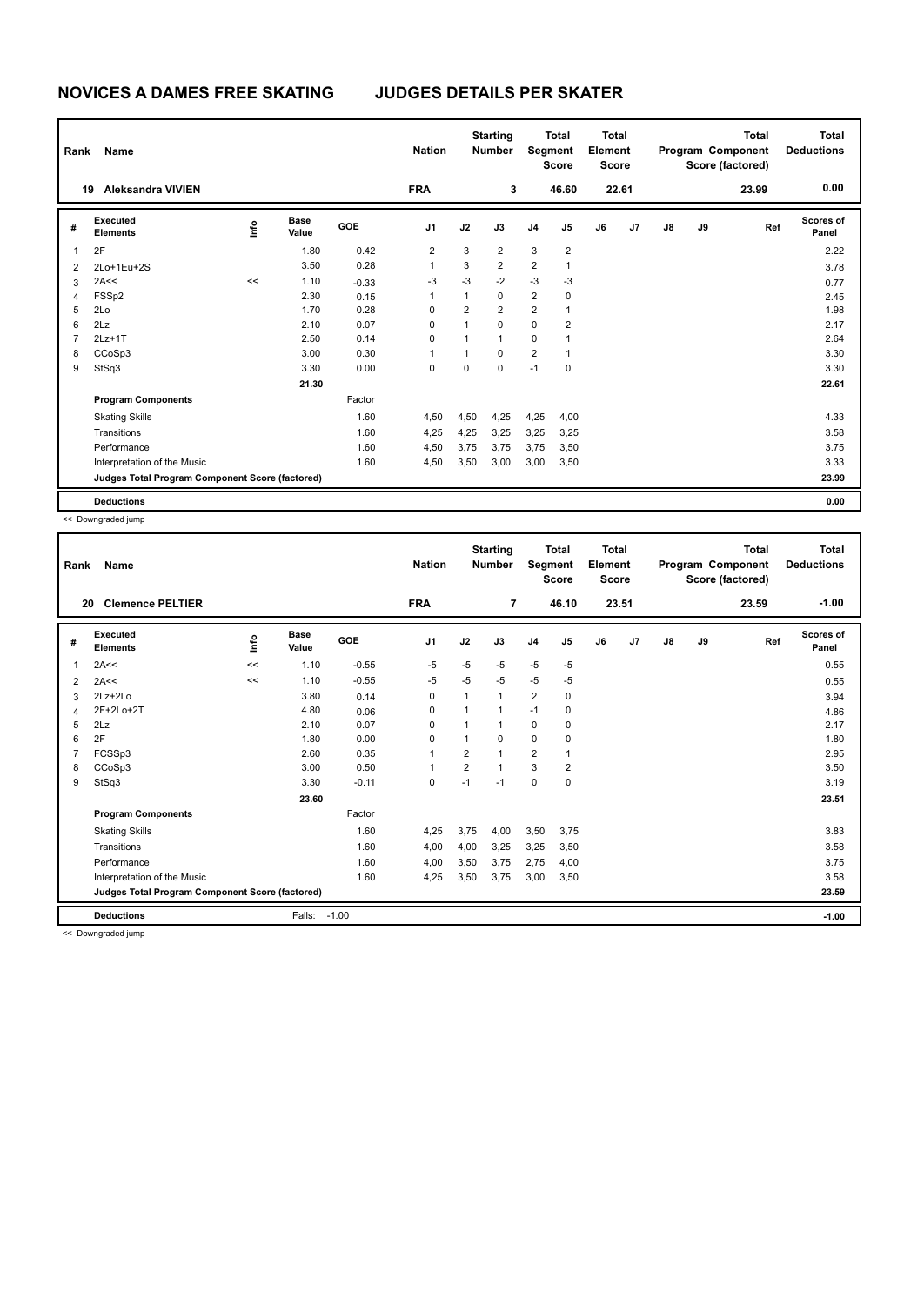| Rank           | Name                                            |      |                      |         | <b>Nation</b>  |                         | <b>Starting</b><br><b>Number</b> | Segment        | <b>Total</b><br><b>Score</b> | Total<br>Element<br><b>Score</b> |       |    |    | Total<br>Program Component<br>Score (factored) | <b>Total</b><br><b>Deductions</b> |
|----------------|-------------------------------------------------|------|----------------------|---------|----------------|-------------------------|----------------------------------|----------------|------------------------------|----------------------------------|-------|----|----|------------------------------------------------|-----------------------------------|
| 21             | Marie Lou DOROZARIO                             |      |                      |         | <b>FRA</b>     |                         | 9                                |                | 46.09                        |                                  | 20.63 |    |    | 25.46                                          | 0.00                              |
| #              | <b>Executed</b><br><b>Elements</b>              | lnfo | <b>Base</b><br>Value | GOE     | J <sub>1</sub> | J2                      | J3                               | J <sub>4</sub> | J <sub>5</sub>               | J6                               | J7    | J8 | J9 | Ref                                            | Scores of<br>Panel                |
| 1              | $2S+2T$                                         |      | 2.60                 | 0.22    | 0              | $\overline{2}$          | $\overline{2}$                   | $\overline{2}$ | $\mathbf{1}$                 |                                  |       |    |    |                                                | 2.82                              |
| 2              | StSq3                                           |      | 3.30                 | 0.33    | 1              | $\mathbf{1}$            | $\mathbf{1}$                     | $\overline{2}$ | 0                            |                                  |       |    |    |                                                | 3.63                              |
| 3              | 2A<<                                            | <<   | 1.10                 | $-0.55$ | $-5$           | $-5$                    | $-5$                             | $-5$           | $-5$                         |                                  |       |    |    |                                                | 0.55                              |
| 4              | FCSSp2                                          |      | 2.30                 | $-0.08$ | $-1$           | $-1$                    | $\mathbf{1}$                     | $-1$           | 1                            |                                  |       |    |    |                                                | 2.22                              |
| 5              | 2F+1Eu+2S                                       |      | 3.60                 | 0.06    | 0              | $\overline{2}$          |                                  | $\mathbf 0$    | 0                            |                                  |       |    |    |                                                | 3.66                              |
| 6              | 2Lo                                             |      | 1.70                 | 0.11    | 0              | $\overline{2}$          | $\mathbf 0$                      | $\overline{2}$ | 0                            |                                  |       |    |    |                                                | 1.81                              |
| $\overline{7}$ | CCoSp2                                          |      | 2.50                 | 0.33    | 0              | $\overline{2}$          | $\mathbf{1}$                     | 2              | 1                            |                                  |       |    |    |                                                | 2.83                              |
| 8              | 2Lze                                            | e    | 1.68                 | $-0.50$ | $-3$           | $-3$                    | $-3$                             | $-2$           | $-3$                         |                                  |       |    |    |                                                | 1.18                              |
| 9              | 2Lo                                             |      | 1.70                 | 0.23    | 0              | $\overline{\mathbf{c}}$ | 1                                | $\overline{2}$ | 1                            |                                  |       |    |    |                                                | 1.93                              |
|                |                                                 |      | 20.48                |         |                |                         |                                  |                |                              |                                  |       |    |    |                                                | 20.63                             |
|                | <b>Program Components</b>                       |      |                      | Factor  |                |                         |                                  |                |                              |                                  |       |    |    |                                                |                                   |
|                | <b>Skating Skills</b>                           |      |                      | 1.60    | 4,50           | 4,50                    | 4,25                             | 4,00           | 3,75                         |                                  |       |    |    |                                                | 4.25                              |
|                | Transitions                                     |      |                      | 1.60    | 4,00           | 3,75                    | 4,00                             | 3,75           | 3,25                         |                                  |       |    |    |                                                | 3.83                              |
|                | Performance                                     |      |                      | 1.60    | 4,25           | 3,50                    | 4,25                             | 3,75           | 3,50                         |                                  |       |    |    |                                                | 3.83                              |
|                | Interpretation of the Music                     |      |                      | 1.60    | 4,25           | 4,00                    | 4,00                             | 4,00           | 3,50                         |                                  |       |    |    |                                                | 4.00                              |
|                | Judges Total Program Component Score (factored) |      |                      |         |                |                         |                                  |                |                              |                                  |       |    |    |                                                | 25.46                             |
|                | <b>Deductions</b>                               |      |                      |         |                |                         |                                  |                |                              |                                  |       |    |    |                                                | 0.00                              |

<< Downgraded jump e Wrong edge

| Rank           | <b>Name</b>                                     |         |                      |         | <b>Nation</b>  |          | <b>Starting</b><br><b>Number</b> | Segment        | <b>Total</b><br><b>Score</b> | <b>Total</b><br>Element<br><b>Score</b> |       |               |    | <b>Total</b><br>Program Component<br>Score (factored) | <b>Total</b><br><b>Deductions</b> |
|----------------|-------------------------------------------------|---------|----------------------|---------|----------------|----------|----------------------------------|----------------|------------------------------|-----------------------------------------|-------|---------------|----|-------------------------------------------------------|-----------------------------------|
| 22             | Any HARUTYUNYAN                                 |         |                      |         | <b>FRA</b>     |          | 4                                |                | 45.84                        |                                         | 20.47 |               |    | 25.87                                                 | $-0.50$                           |
| #              | Executed<br><b>Elements</b>                     | ١nf٥    | <b>Base</b><br>Value | GOE     | J <sub>1</sub> | J2       | J3                               | J <sub>4</sub> | J5                           | J6                                      | J7    | $\mathsf{J}8$ | J9 | Ref                                                   | <b>Scores of</b><br>Panel         |
| 1              | StSq2                                           |         | 2.60                 | 0.26    | 1              | 1        | $\mathbf 1$                      | $\mathbf{1}$   | 0                            |                                         |       |               |    |                                                       | 2.86                              |
| 2              | 2Lz+2T+1Lo                                      |         | 3.90                 | $-0.84$ | -5             | $-3$     | $-4$                             | $-4$           | $-4$                         |                                         |       |               |    |                                                       | 3.06                              |
| 3              | 3T<                                             | $\prec$ | 3.36                 | $-1.68$ | $-5$           | $-5$     | $-5$                             | -5             | $-5$                         |                                         |       |               |    |                                                       | 1.68                              |
| 4              | 2A                                              |         | 3.30                 | 0.00    | $\Omega$       | $\Omega$ | $\mathbf{1}$                     | $-2$           | 0                            |                                         |       |               |    |                                                       | 3.30                              |
| 5              | $2Lz+2T$                                        |         | 3.40                 | 0.07    | 0              | $\Omega$ | $\mathbf 1$                      | 1              | 0                            |                                         |       |               |    |                                                       | 3.47                              |
| 6              | FCSSp2                                          |         | 2.30                 | 0.08    | $\Omega$       | $\Omega$ |                                  | $-2$           | 1                            |                                         |       |               |    |                                                       | 2.38                              |
| $\overline{7}$ | 2F                                              |         | 1.80                 | 0.12    | $\Omega$       | 1        | 1                                | $\Omega$       | $\overline{2}$               |                                         |       |               |    |                                                       | 1.92                              |
| 8              | 2F                                              |         | 1.80                 | 0.00    | 0              | 1        | 0                                | $\mathbf 0$    | 0                            |                                         |       |               |    |                                                       | 1.80                              |
| 9              | CCoSp                                           |         | 0.00                 | 0.00    |                |          |                                  |                |                              |                                         |       |               |    |                                                       | 0.00                              |
|                |                                                 |         | 22.46                |         |                |          |                                  |                |                              |                                         |       |               |    |                                                       | 20.47                             |
|                | <b>Program Components</b>                       |         |                      | Factor  |                |          |                                  |                |                              |                                         |       |               |    |                                                       |                                   |
|                | <b>Skating Skills</b>                           |         |                      | 1.60    | 4,50           | 4,00     | 4,00                             | 3,50           | 3,75                         |                                         |       |               |    |                                                       | 3.92                              |
|                | Transitions                                     |         |                      | 1.60    | 4,25           | 4,00     | 4,25                             | 3,00           | 3,50                         |                                         |       |               |    |                                                       | 3.92                              |
|                | Performance                                     |         |                      | 1.60    | 4,25           | 3,75     | 4,50                             | 4,25           | 3,25                         |                                         |       |               |    |                                                       | 4.08                              |
|                | Interpretation of the Music                     |         |                      | 1.60    | 4,50           | 3,75     | 4,50                             | 4,50           | 3,50                         |                                         |       |               |    |                                                       | 4.25                              |
|                | Judges Total Program Component Score (factored) |         |                      |         |                |          |                                  |                |                              |                                         |       |               |    |                                                       | 25.87                             |
|                | <b>Deductions</b>                               |         | Falls:               | $-0.50$ |                |          |                                  |                |                              |                                         |       |               |    |                                                       | $-0.50$                           |

< Under-rotated jump